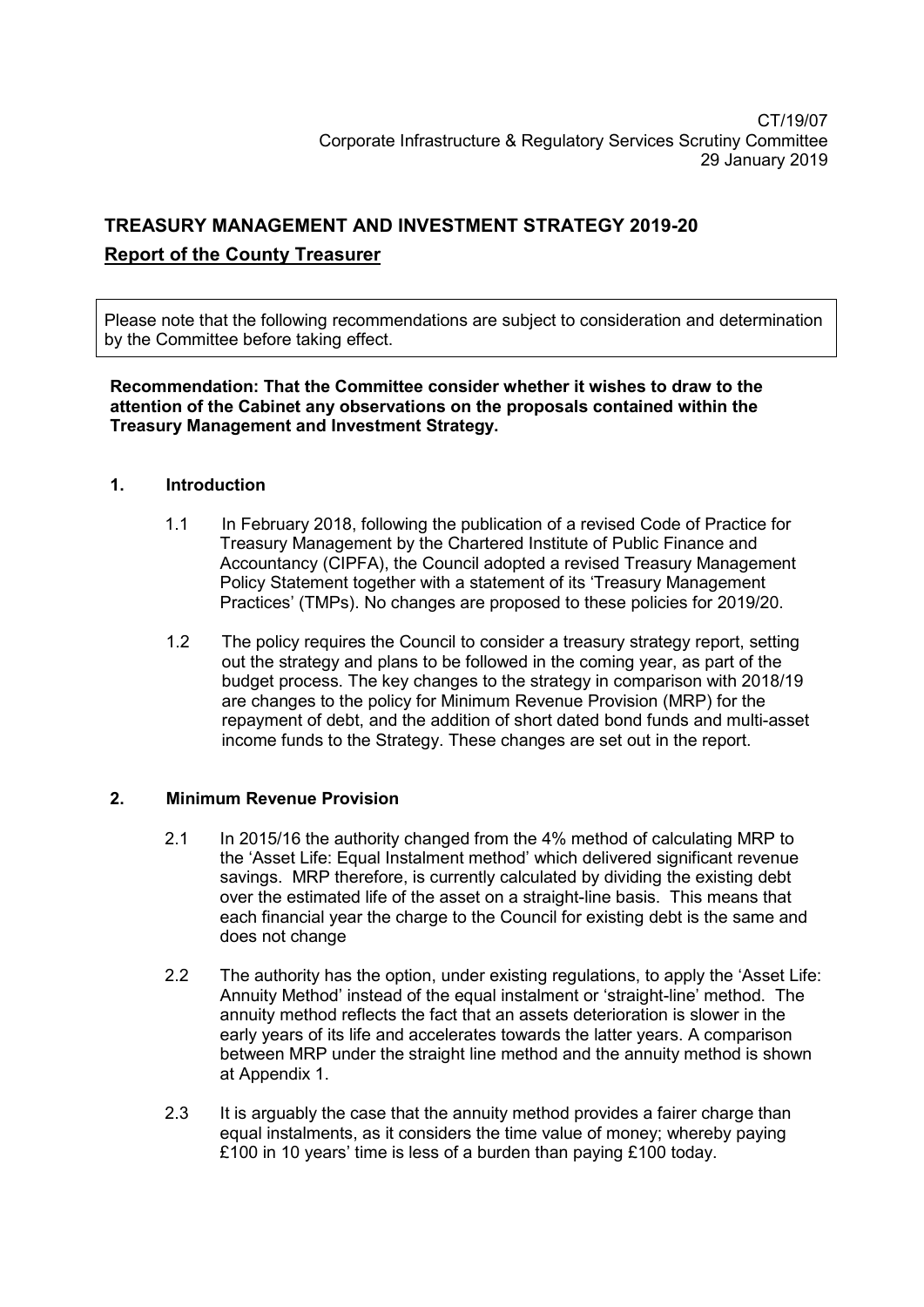- 2.4 In order to calculate MRP under the Annuity method, an appropriate annuity rate needs to be selected. The percentage chosen corresponds with the Monetary Policy Committee's inflation target rate of 2.1%. MRP will increase by this percentage each year. By implementing this revised policy in 2018/19 the authority will deliver revenue savings of £3.925 millions, and a further £3.803 millions in 2019/20.
- 2.5 Switching from the Asset Life to Annuity method will have no impact on total amount debt set aside for the repayment of debt. MRP will still cover all existing debt repayments, including internal borrowing commitments.
- 2.6 Overall the total MRP to be set aside, and total debt repaid, will not alter. The revision in policy is a re-phasing; something akin to debt rescheduling.

#### **3. Treasury Management and Investment Strategy**

- 3.1 The Treasury Management and Investment Strategy is shown in draft at Appendix 2. It sets out the MRP policy, capital expenditure funding, prudential indicators, the current treasury position, debt and investments; prospects for interest rates; the borrowing strategy; and the investment strategy.
- 3.2 Since 2009 the Council has followed a policy of containing the capital programme, taking out no new external borrowing and repaying debt whenever this can be done without incurring a financial penalty. Capital expenditure new starts have been limited to those that were financed from sources other than external borrowing. To meet the need for capital expenditure, the highest priority schemes across the Authority are funded from corporate capital receipts over the capital programme timescale.
- 3.3 The ability of the Council to repay further debt will depend on the cost of repayment and the availability of cash to fund the repayment. Under their current policy the Public Works Loan Board (PWLB) sets premature repayment rates, and where the interest rate payable on a current loan is higher than the repayment rate, the PWLB imposes premium penalties for early repayment. Current interest rate forecasts suggest that it is extremely unlikely that gilt yields will rise sufficiently to cancel out the premiums in the medium term.
- 3.4 With the Council continuing to face significant budget pressures, officers have been looking at whether the Treasury Management Strategy can be enhanced to provide the opportunity to gain higher returns on the investment of the Council's cash balances. This also takes into account that the Council now has a higher level of cash balances than it has had over the last 5 years. As a result, the proposed strategy includes the ability for the Council to invest in short-dated bond funds and multi-asset income funds. Short dated bond funds will invest in high quality short dated government or corporate bonds. Multiasset income funds will invest in a wider range of investments designed to produce an income yield. In both cases, the funds concerned will invest in tradable instruments where the capital value of the investment will fluctuate.
- 3.5 Higher yielding investments will inevitably mean that there is an increased risk of loss of capital. However, given that cash balances are at a higher level than previously forecast, it may make sense to invest a small proportion of the Council's cash in higher yielding investments. In addition, Parliament has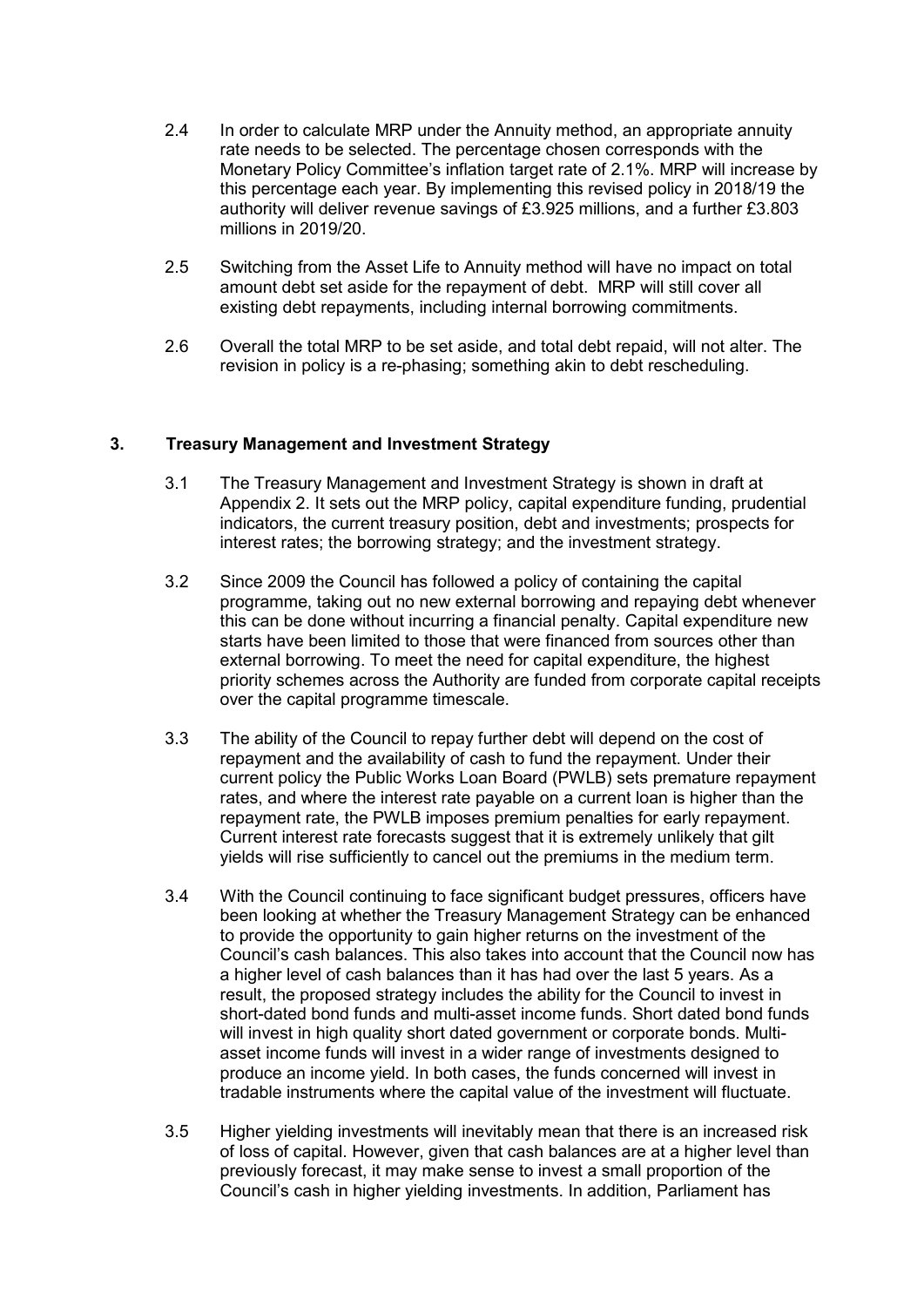provided a statutory override, such that any capital gains or losses will not need to be accounted for in the general fund until the investments are realised, or until March 2023, when the statutory override ends. These would need to be seen as longer term investments, and by looking at the longer term the risk of capital loss would be mitigated.

- 3.6 Before any investment is made in either short-dated bond funds or multi-asset income funds a rigorous process will be undertaken to identify which funds would best meet the Council's requirements. Any allocations would only then be made in full consultation with the Cabinet Member for Resources Management. Officers are also investigating other ways to make savings by better use of the Council's cash balances, and will report back on any further initiatives during the year.
- 3.7 Following the Bank of England's decision to increase the base rate to 0.75% in November, the target return for 2019/20 for deposits with banks and building societies has been increased from 0.55% to 0.75% as banks and building societies have started to increase their rates. The target rate for the CCLA Property Fund will remain at 4.50%. Should investments be agreed in the other non-specified investments identified in the strategy then the targeted yield from those funds would be 2.00% for short dated bond funds and 3.50% for multiasset income funds.

#### **4. Conclusion**

- 4.1 The Treasury Management and Investment Strategy will be considered by Cabinet along with the draft budget for 2019/20 on 15 February, and will become part of the budget book to be approved by Council at its budget meeting on 21 February.
- 4.2 The Committee is invited to make observations on these proposals prior to their consideration by the Cabinet on 15 February.

Mary Davis

Electoral Divisions: All Local Government Act 1972 List of Background Papers – Nil Contact for Enquiries: Mark Gayler Tel No: (01392) 383621 Room G97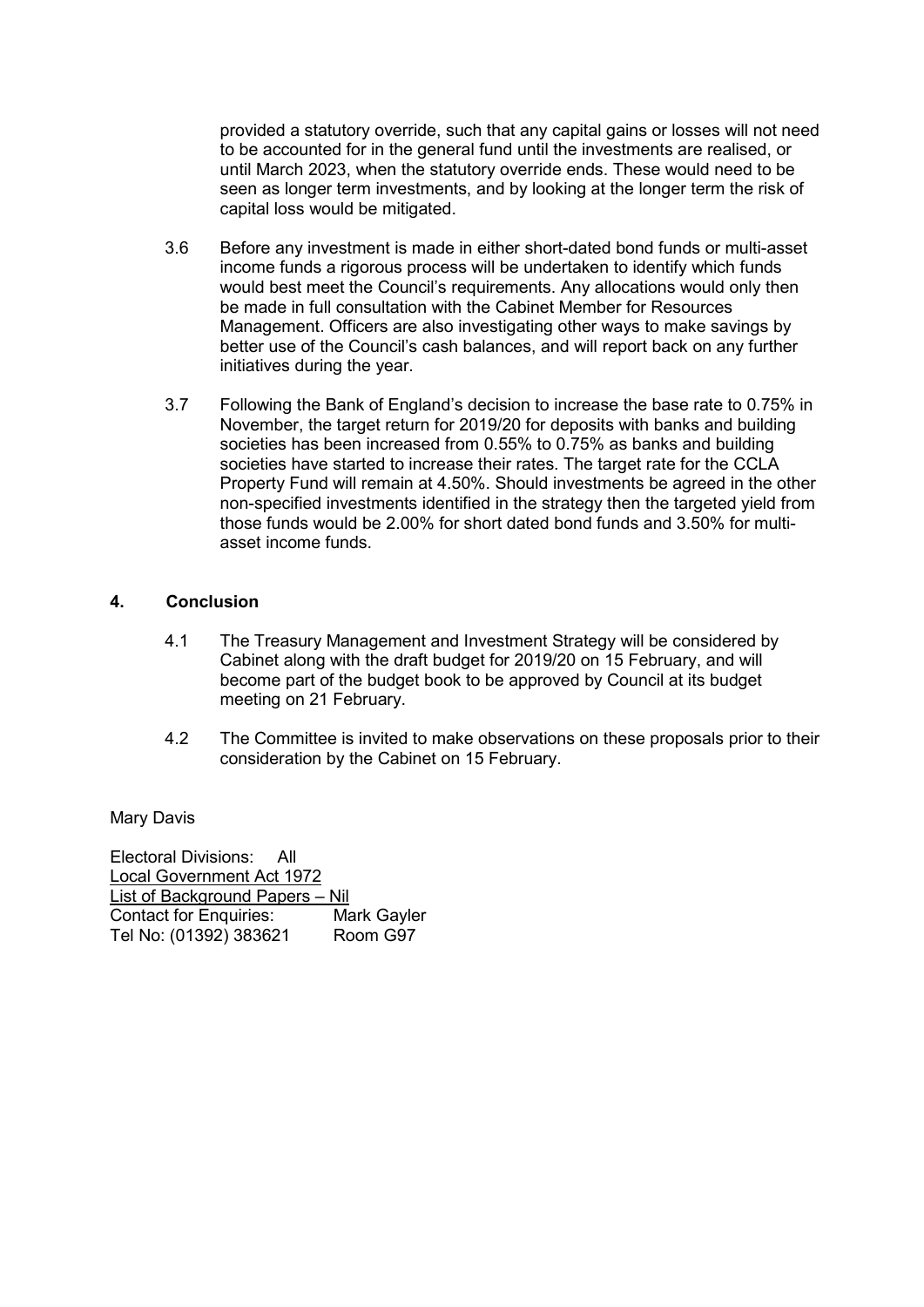# **Appendix 1 – MRP method comparison**

| <b>Equal Instalment</b><br>2.1% Annuity<br><b>Fin Year</b><br>2018/19<br>9,715,686<br>5,791,079<br>3,924,607<br>2019/20<br>9,715,686<br>5,912,691<br>3,802,995<br>2020/21<br>9,715,686<br>6,036,858<br>3,678,828<br>2021/22<br>6,163,632<br>9,715,686<br>3,552,054<br>2022/23<br>9,715,686<br>6,293,068<br>3,422,618<br>2023/24<br>9,715,686<br>6,425,223<br>3,290,463<br>2024/25<br>9,715,686<br>6,560,152<br>3,155,534<br>2025/26<br>9,715,686<br>6,697,916<br>3,017,771<br>2026/27<br>9,715,686<br>6,838,572<br>2,877,114<br>2027/28<br>6,982,182<br>2,733,504<br>9,715,686<br>2028/29<br>9,715,686<br>7,128,808<br>2,586,878<br>2029/30<br>9,715,686<br>7,278,513<br>2,437,174<br>2030/31<br>9,715,686<br>7,431,361<br>2,284,325<br>2031/32<br>9,715,686<br>7,587,420<br>2,128,266<br>2032/33<br>7,746,756<br>1,968,930<br>9,715,686<br>2033/34<br>7,909,438<br>1,806,248<br>9,715,686<br>2034/35<br>9,715,686<br>8,075,536<br>1,640,150<br>2035/36<br>9,715,686<br>8,245,122<br>1,470,564<br>2036/37<br>9,715,686<br>8,418,270<br>1,297,416<br>2037/38<br>8,595,053<br>1,120,633<br>9,715,686<br>2038/39<br>8,775,549<br>940,137<br>9,715,686<br>2039/40<br>755,850<br>9,715,686<br>8,959,836<br>2040/41<br>9,147,993<br>567,694<br>9,715,686<br>2041/42<br>9,715,686<br>9,340,100<br>375,586<br>2042/43<br>9,536,243<br>9,715,686<br>179,444<br>2043/44<br>9,715,686<br>9,736,504<br>(20, 817)<br>2044/45<br>9,715,686<br>9,940,970<br>(225, 284)<br>2045/46<br>(434, 044)<br>9,715,686<br>10,149,731<br>2046/47<br>(647, 189)<br>9,715,686<br>10,362,875<br>2047/48<br>(864, 809)<br>9,715,686<br>10,580,495<br>2048/49<br>(1,087,000)<br>9,715,686<br>10,802,686<br>2049/50<br>9,715,686<br>11,029,542<br>(1,313,856)<br>2050/51<br>9,715,686<br>11, 261, 162<br>(1, 545, 476)<br>2051/52<br>9,715,686<br>11,497,647<br>(1,781,961)<br>2052/53<br>(2,023,411)<br>9,715,686<br>11,739,097<br>(2,269,932)<br>2053/54<br>11,985,619<br>9,715,686<br>2054/55<br>12,237,316<br>(2,521,630)<br>9,715,686<br>2055/56<br>12,494,300<br>(2,778,614)<br>9,715,686<br>2056/57<br>9,715,686<br>12,756,680<br>(3,040,994)<br>2057/58<br>9,715,686<br>13,024,571<br>(3,308,885)<br>2058/59<br>9,715,686<br>13,298,087<br>(3,582,401)<br>2059/60<br>9,715,686<br>13,577,347<br>(3,861,660)<br>2060/61<br>13,862,471<br>(4, 146, 785)<br>9,715,686<br>2061/62<br>14, 153, 583<br>(4,437,897)<br>9,715,686<br>2062/63<br>14,450,808<br>(4, 735, 122)<br>9,715,686<br>2063/64<br>9,715,686<br>14,754,275<br>(5,038,589)<br>2064/65<br>9,715,686<br>15,064,115<br>(5,348,429)<br>0<br>0<br>Future years<br>0<br><b>Total MRP</b><br>456,637,250<br>0<br>456,637,250 | <b>Existing method</b> | Proposal | Saving / (Cost) |
|----------------------------------------------------------------------------------------------------------------------------------------------------------------------------------------------------------------------------------------------------------------------------------------------------------------------------------------------------------------------------------------------------------------------------------------------------------------------------------------------------------------------------------------------------------------------------------------------------------------------------------------------------------------------------------------------------------------------------------------------------------------------------------------------------------------------------------------------------------------------------------------------------------------------------------------------------------------------------------------------------------------------------------------------------------------------------------------------------------------------------------------------------------------------------------------------------------------------------------------------------------------------------------------------------------------------------------------------------------------------------------------------------------------------------------------------------------------------------------------------------------------------------------------------------------------------------------------------------------------------------------------------------------------------------------------------------------------------------------------------------------------------------------------------------------------------------------------------------------------------------------------------------------------------------------------------------------------------------------------------------------------------------------------------------------------------------------------------------------------------------------------------------------------------------------------------------------------------------------------------------------------------------------------------------------------------------------------------------------------------------------------------------------------------------------------------------------------------------------------------------------------------------------------------------------------------------------------------------------------------------------------------------------|------------------------|----------|-----------------|
|                                                                                                                                                                                                                                                                                                                                                                                                                                                                                                                                                                                                                                                                                                                                                                                                                                                                                                                                                                                                                                                                                                                                                                                                                                                                                                                                                                                                                                                                                                                                                                                                                                                                                                                                                                                                                                                                                                                                                                                                                                                                                                                                                                                                                                                                                                                                                                                                                                                                                                                                                                                                                                                          |                        |          |                 |
|                                                                                                                                                                                                                                                                                                                                                                                                                                                                                                                                                                                                                                                                                                                                                                                                                                                                                                                                                                                                                                                                                                                                                                                                                                                                                                                                                                                                                                                                                                                                                                                                                                                                                                                                                                                                                                                                                                                                                                                                                                                                                                                                                                                                                                                                                                                                                                                                                                                                                                                                                                                                                                                          |                        |          |                 |
|                                                                                                                                                                                                                                                                                                                                                                                                                                                                                                                                                                                                                                                                                                                                                                                                                                                                                                                                                                                                                                                                                                                                                                                                                                                                                                                                                                                                                                                                                                                                                                                                                                                                                                                                                                                                                                                                                                                                                                                                                                                                                                                                                                                                                                                                                                                                                                                                                                                                                                                                                                                                                                                          |                        |          |                 |
|                                                                                                                                                                                                                                                                                                                                                                                                                                                                                                                                                                                                                                                                                                                                                                                                                                                                                                                                                                                                                                                                                                                                                                                                                                                                                                                                                                                                                                                                                                                                                                                                                                                                                                                                                                                                                                                                                                                                                                                                                                                                                                                                                                                                                                                                                                                                                                                                                                                                                                                                                                                                                                                          |                        |          |                 |
|                                                                                                                                                                                                                                                                                                                                                                                                                                                                                                                                                                                                                                                                                                                                                                                                                                                                                                                                                                                                                                                                                                                                                                                                                                                                                                                                                                                                                                                                                                                                                                                                                                                                                                                                                                                                                                                                                                                                                                                                                                                                                                                                                                                                                                                                                                                                                                                                                                                                                                                                                                                                                                                          |                        |          |                 |
|                                                                                                                                                                                                                                                                                                                                                                                                                                                                                                                                                                                                                                                                                                                                                                                                                                                                                                                                                                                                                                                                                                                                                                                                                                                                                                                                                                                                                                                                                                                                                                                                                                                                                                                                                                                                                                                                                                                                                                                                                                                                                                                                                                                                                                                                                                                                                                                                                                                                                                                                                                                                                                                          |                        |          |                 |
|                                                                                                                                                                                                                                                                                                                                                                                                                                                                                                                                                                                                                                                                                                                                                                                                                                                                                                                                                                                                                                                                                                                                                                                                                                                                                                                                                                                                                                                                                                                                                                                                                                                                                                                                                                                                                                                                                                                                                                                                                                                                                                                                                                                                                                                                                                                                                                                                                                                                                                                                                                                                                                                          |                        |          |                 |
|                                                                                                                                                                                                                                                                                                                                                                                                                                                                                                                                                                                                                                                                                                                                                                                                                                                                                                                                                                                                                                                                                                                                                                                                                                                                                                                                                                                                                                                                                                                                                                                                                                                                                                                                                                                                                                                                                                                                                                                                                                                                                                                                                                                                                                                                                                                                                                                                                                                                                                                                                                                                                                                          |                        |          |                 |
|                                                                                                                                                                                                                                                                                                                                                                                                                                                                                                                                                                                                                                                                                                                                                                                                                                                                                                                                                                                                                                                                                                                                                                                                                                                                                                                                                                                                                                                                                                                                                                                                                                                                                                                                                                                                                                                                                                                                                                                                                                                                                                                                                                                                                                                                                                                                                                                                                                                                                                                                                                                                                                                          |                        |          |                 |
|                                                                                                                                                                                                                                                                                                                                                                                                                                                                                                                                                                                                                                                                                                                                                                                                                                                                                                                                                                                                                                                                                                                                                                                                                                                                                                                                                                                                                                                                                                                                                                                                                                                                                                                                                                                                                                                                                                                                                                                                                                                                                                                                                                                                                                                                                                                                                                                                                                                                                                                                                                                                                                                          |                        |          |                 |
|                                                                                                                                                                                                                                                                                                                                                                                                                                                                                                                                                                                                                                                                                                                                                                                                                                                                                                                                                                                                                                                                                                                                                                                                                                                                                                                                                                                                                                                                                                                                                                                                                                                                                                                                                                                                                                                                                                                                                                                                                                                                                                                                                                                                                                                                                                                                                                                                                                                                                                                                                                                                                                                          |                        |          |                 |
|                                                                                                                                                                                                                                                                                                                                                                                                                                                                                                                                                                                                                                                                                                                                                                                                                                                                                                                                                                                                                                                                                                                                                                                                                                                                                                                                                                                                                                                                                                                                                                                                                                                                                                                                                                                                                                                                                                                                                                                                                                                                                                                                                                                                                                                                                                                                                                                                                                                                                                                                                                                                                                                          |                        |          |                 |
|                                                                                                                                                                                                                                                                                                                                                                                                                                                                                                                                                                                                                                                                                                                                                                                                                                                                                                                                                                                                                                                                                                                                                                                                                                                                                                                                                                                                                                                                                                                                                                                                                                                                                                                                                                                                                                                                                                                                                                                                                                                                                                                                                                                                                                                                                                                                                                                                                                                                                                                                                                                                                                                          |                        |          |                 |
|                                                                                                                                                                                                                                                                                                                                                                                                                                                                                                                                                                                                                                                                                                                                                                                                                                                                                                                                                                                                                                                                                                                                                                                                                                                                                                                                                                                                                                                                                                                                                                                                                                                                                                                                                                                                                                                                                                                                                                                                                                                                                                                                                                                                                                                                                                                                                                                                                                                                                                                                                                                                                                                          |                        |          |                 |
|                                                                                                                                                                                                                                                                                                                                                                                                                                                                                                                                                                                                                                                                                                                                                                                                                                                                                                                                                                                                                                                                                                                                                                                                                                                                                                                                                                                                                                                                                                                                                                                                                                                                                                                                                                                                                                                                                                                                                                                                                                                                                                                                                                                                                                                                                                                                                                                                                                                                                                                                                                                                                                                          |                        |          |                 |
|                                                                                                                                                                                                                                                                                                                                                                                                                                                                                                                                                                                                                                                                                                                                                                                                                                                                                                                                                                                                                                                                                                                                                                                                                                                                                                                                                                                                                                                                                                                                                                                                                                                                                                                                                                                                                                                                                                                                                                                                                                                                                                                                                                                                                                                                                                                                                                                                                                                                                                                                                                                                                                                          |                        |          |                 |
|                                                                                                                                                                                                                                                                                                                                                                                                                                                                                                                                                                                                                                                                                                                                                                                                                                                                                                                                                                                                                                                                                                                                                                                                                                                                                                                                                                                                                                                                                                                                                                                                                                                                                                                                                                                                                                                                                                                                                                                                                                                                                                                                                                                                                                                                                                                                                                                                                                                                                                                                                                                                                                                          |                        |          |                 |
|                                                                                                                                                                                                                                                                                                                                                                                                                                                                                                                                                                                                                                                                                                                                                                                                                                                                                                                                                                                                                                                                                                                                                                                                                                                                                                                                                                                                                                                                                                                                                                                                                                                                                                                                                                                                                                                                                                                                                                                                                                                                                                                                                                                                                                                                                                                                                                                                                                                                                                                                                                                                                                                          |                        |          |                 |
|                                                                                                                                                                                                                                                                                                                                                                                                                                                                                                                                                                                                                                                                                                                                                                                                                                                                                                                                                                                                                                                                                                                                                                                                                                                                                                                                                                                                                                                                                                                                                                                                                                                                                                                                                                                                                                                                                                                                                                                                                                                                                                                                                                                                                                                                                                                                                                                                                                                                                                                                                                                                                                                          |                        |          |                 |
|                                                                                                                                                                                                                                                                                                                                                                                                                                                                                                                                                                                                                                                                                                                                                                                                                                                                                                                                                                                                                                                                                                                                                                                                                                                                                                                                                                                                                                                                                                                                                                                                                                                                                                                                                                                                                                                                                                                                                                                                                                                                                                                                                                                                                                                                                                                                                                                                                                                                                                                                                                                                                                                          |                        |          |                 |
|                                                                                                                                                                                                                                                                                                                                                                                                                                                                                                                                                                                                                                                                                                                                                                                                                                                                                                                                                                                                                                                                                                                                                                                                                                                                                                                                                                                                                                                                                                                                                                                                                                                                                                                                                                                                                                                                                                                                                                                                                                                                                                                                                                                                                                                                                                                                                                                                                                                                                                                                                                                                                                                          |                        |          |                 |
|                                                                                                                                                                                                                                                                                                                                                                                                                                                                                                                                                                                                                                                                                                                                                                                                                                                                                                                                                                                                                                                                                                                                                                                                                                                                                                                                                                                                                                                                                                                                                                                                                                                                                                                                                                                                                                                                                                                                                                                                                                                                                                                                                                                                                                                                                                                                                                                                                                                                                                                                                                                                                                                          |                        |          |                 |
|                                                                                                                                                                                                                                                                                                                                                                                                                                                                                                                                                                                                                                                                                                                                                                                                                                                                                                                                                                                                                                                                                                                                                                                                                                                                                                                                                                                                                                                                                                                                                                                                                                                                                                                                                                                                                                                                                                                                                                                                                                                                                                                                                                                                                                                                                                                                                                                                                                                                                                                                                                                                                                                          |                        |          |                 |
|                                                                                                                                                                                                                                                                                                                                                                                                                                                                                                                                                                                                                                                                                                                                                                                                                                                                                                                                                                                                                                                                                                                                                                                                                                                                                                                                                                                                                                                                                                                                                                                                                                                                                                                                                                                                                                                                                                                                                                                                                                                                                                                                                                                                                                                                                                                                                                                                                                                                                                                                                                                                                                                          |                        |          |                 |
|                                                                                                                                                                                                                                                                                                                                                                                                                                                                                                                                                                                                                                                                                                                                                                                                                                                                                                                                                                                                                                                                                                                                                                                                                                                                                                                                                                                                                                                                                                                                                                                                                                                                                                                                                                                                                                                                                                                                                                                                                                                                                                                                                                                                                                                                                                                                                                                                                                                                                                                                                                                                                                                          |                        |          |                 |
|                                                                                                                                                                                                                                                                                                                                                                                                                                                                                                                                                                                                                                                                                                                                                                                                                                                                                                                                                                                                                                                                                                                                                                                                                                                                                                                                                                                                                                                                                                                                                                                                                                                                                                                                                                                                                                                                                                                                                                                                                                                                                                                                                                                                                                                                                                                                                                                                                                                                                                                                                                                                                                                          |                        |          |                 |
|                                                                                                                                                                                                                                                                                                                                                                                                                                                                                                                                                                                                                                                                                                                                                                                                                                                                                                                                                                                                                                                                                                                                                                                                                                                                                                                                                                                                                                                                                                                                                                                                                                                                                                                                                                                                                                                                                                                                                                                                                                                                                                                                                                                                                                                                                                                                                                                                                                                                                                                                                                                                                                                          |                        |          |                 |
|                                                                                                                                                                                                                                                                                                                                                                                                                                                                                                                                                                                                                                                                                                                                                                                                                                                                                                                                                                                                                                                                                                                                                                                                                                                                                                                                                                                                                                                                                                                                                                                                                                                                                                                                                                                                                                                                                                                                                                                                                                                                                                                                                                                                                                                                                                                                                                                                                                                                                                                                                                                                                                                          |                        |          |                 |
|                                                                                                                                                                                                                                                                                                                                                                                                                                                                                                                                                                                                                                                                                                                                                                                                                                                                                                                                                                                                                                                                                                                                                                                                                                                                                                                                                                                                                                                                                                                                                                                                                                                                                                                                                                                                                                                                                                                                                                                                                                                                                                                                                                                                                                                                                                                                                                                                                                                                                                                                                                                                                                                          |                        |          |                 |
|                                                                                                                                                                                                                                                                                                                                                                                                                                                                                                                                                                                                                                                                                                                                                                                                                                                                                                                                                                                                                                                                                                                                                                                                                                                                                                                                                                                                                                                                                                                                                                                                                                                                                                                                                                                                                                                                                                                                                                                                                                                                                                                                                                                                                                                                                                                                                                                                                                                                                                                                                                                                                                                          |                        |          |                 |
|                                                                                                                                                                                                                                                                                                                                                                                                                                                                                                                                                                                                                                                                                                                                                                                                                                                                                                                                                                                                                                                                                                                                                                                                                                                                                                                                                                                                                                                                                                                                                                                                                                                                                                                                                                                                                                                                                                                                                                                                                                                                                                                                                                                                                                                                                                                                                                                                                                                                                                                                                                                                                                                          |                        |          |                 |
|                                                                                                                                                                                                                                                                                                                                                                                                                                                                                                                                                                                                                                                                                                                                                                                                                                                                                                                                                                                                                                                                                                                                                                                                                                                                                                                                                                                                                                                                                                                                                                                                                                                                                                                                                                                                                                                                                                                                                                                                                                                                                                                                                                                                                                                                                                                                                                                                                                                                                                                                                                                                                                                          |                        |          |                 |
|                                                                                                                                                                                                                                                                                                                                                                                                                                                                                                                                                                                                                                                                                                                                                                                                                                                                                                                                                                                                                                                                                                                                                                                                                                                                                                                                                                                                                                                                                                                                                                                                                                                                                                                                                                                                                                                                                                                                                                                                                                                                                                                                                                                                                                                                                                                                                                                                                                                                                                                                                                                                                                                          |                        |          |                 |
|                                                                                                                                                                                                                                                                                                                                                                                                                                                                                                                                                                                                                                                                                                                                                                                                                                                                                                                                                                                                                                                                                                                                                                                                                                                                                                                                                                                                                                                                                                                                                                                                                                                                                                                                                                                                                                                                                                                                                                                                                                                                                                                                                                                                                                                                                                                                                                                                                                                                                                                                                                                                                                                          |                        |          |                 |
|                                                                                                                                                                                                                                                                                                                                                                                                                                                                                                                                                                                                                                                                                                                                                                                                                                                                                                                                                                                                                                                                                                                                                                                                                                                                                                                                                                                                                                                                                                                                                                                                                                                                                                                                                                                                                                                                                                                                                                                                                                                                                                                                                                                                                                                                                                                                                                                                                                                                                                                                                                                                                                                          |                        |          |                 |
|                                                                                                                                                                                                                                                                                                                                                                                                                                                                                                                                                                                                                                                                                                                                                                                                                                                                                                                                                                                                                                                                                                                                                                                                                                                                                                                                                                                                                                                                                                                                                                                                                                                                                                                                                                                                                                                                                                                                                                                                                                                                                                                                                                                                                                                                                                                                                                                                                                                                                                                                                                                                                                                          |                        |          |                 |
|                                                                                                                                                                                                                                                                                                                                                                                                                                                                                                                                                                                                                                                                                                                                                                                                                                                                                                                                                                                                                                                                                                                                                                                                                                                                                                                                                                                                                                                                                                                                                                                                                                                                                                                                                                                                                                                                                                                                                                                                                                                                                                                                                                                                                                                                                                                                                                                                                                                                                                                                                                                                                                                          |                        |          |                 |
|                                                                                                                                                                                                                                                                                                                                                                                                                                                                                                                                                                                                                                                                                                                                                                                                                                                                                                                                                                                                                                                                                                                                                                                                                                                                                                                                                                                                                                                                                                                                                                                                                                                                                                                                                                                                                                                                                                                                                                                                                                                                                                                                                                                                                                                                                                                                                                                                                                                                                                                                                                                                                                                          |                        |          |                 |
|                                                                                                                                                                                                                                                                                                                                                                                                                                                                                                                                                                                                                                                                                                                                                                                                                                                                                                                                                                                                                                                                                                                                                                                                                                                                                                                                                                                                                                                                                                                                                                                                                                                                                                                                                                                                                                                                                                                                                                                                                                                                                                                                                                                                                                                                                                                                                                                                                                                                                                                                                                                                                                                          |                        |          |                 |
|                                                                                                                                                                                                                                                                                                                                                                                                                                                                                                                                                                                                                                                                                                                                                                                                                                                                                                                                                                                                                                                                                                                                                                                                                                                                                                                                                                                                                                                                                                                                                                                                                                                                                                                                                                                                                                                                                                                                                                                                                                                                                                                                                                                                                                                                                                                                                                                                                                                                                                                                                                                                                                                          |                        |          |                 |
|                                                                                                                                                                                                                                                                                                                                                                                                                                                                                                                                                                                                                                                                                                                                                                                                                                                                                                                                                                                                                                                                                                                                                                                                                                                                                                                                                                                                                                                                                                                                                                                                                                                                                                                                                                                                                                                                                                                                                                                                                                                                                                                                                                                                                                                                                                                                                                                                                                                                                                                                                                                                                                                          |                        |          |                 |
|                                                                                                                                                                                                                                                                                                                                                                                                                                                                                                                                                                                                                                                                                                                                                                                                                                                                                                                                                                                                                                                                                                                                                                                                                                                                                                                                                                                                                                                                                                                                                                                                                                                                                                                                                                                                                                                                                                                                                                                                                                                                                                                                                                                                                                                                                                                                                                                                                                                                                                                                                                                                                                                          |                        |          |                 |
|                                                                                                                                                                                                                                                                                                                                                                                                                                                                                                                                                                                                                                                                                                                                                                                                                                                                                                                                                                                                                                                                                                                                                                                                                                                                                                                                                                                                                                                                                                                                                                                                                                                                                                                                                                                                                                                                                                                                                                                                                                                                                                                                                                                                                                                                                                                                                                                                                                                                                                                                                                                                                                                          |                        |          |                 |
|                                                                                                                                                                                                                                                                                                                                                                                                                                                                                                                                                                                                                                                                                                                                                                                                                                                                                                                                                                                                                                                                                                                                                                                                                                                                                                                                                                                                                                                                                                                                                                                                                                                                                                                                                                                                                                                                                                                                                                                                                                                                                                                                                                                                                                                                                                                                                                                                                                                                                                                                                                                                                                                          |                        |          |                 |
|                                                                                                                                                                                                                                                                                                                                                                                                                                                                                                                                                                                                                                                                                                                                                                                                                                                                                                                                                                                                                                                                                                                                                                                                                                                                                                                                                                                                                                                                                                                                                                                                                                                                                                                                                                                                                                                                                                                                                                                                                                                                                                                                                                                                                                                                                                                                                                                                                                                                                                                                                                                                                                                          |                        |          |                 |
|                                                                                                                                                                                                                                                                                                                                                                                                                                                                                                                                                                                                                                                                                                                                                                                                                                                                                                                                                                                                                                                                                                                                                                                                                                                                                                                                                                                                                                                                                                                                                                                                                                                                                                                                                                                                                                                                                                                                                                                                                                                                                                                                                                                                                                                                                                                                                                                                                                                                                                                                                                                                                                                          |                        |          |                 |
|                                                                                                                                                                                                                                                                                                                                                                                                                                                                                                                                                                                                                                                                                                                                                                                                                                                                                                                                                                                                                                                                                                                                                                                                                                                                                                                                                                                                                                                                                                                                                                                                                                                                                                                                                                                                                                                                                                                                                                                                                                                                                                                                                                                                                                                                                                                                                                                                                                                                                                                                                                                                                                                          |                        |          |                 |
|                                                                                                                                                                                                                                                                                                                                                                                                                                                                                                                                                                                                                                                                                                                                                                                                                                                                                                                                                                                                                                                                                                                                                                                                                                                                                                                                                                                                                                                                                                                                                                                                                                                                                                                                                                                                                                                                                                                                                                                                                                                                                                                                                                                                                                                                                                                                                                                                                                                                                                                                                                                                                                                          |                        |          |                 |
|                                                                                                                                                                                                                                                                                                                                                                                                                                                                                                                                                                                                                                                                                                                                                                                                                                                                                                                                                                                                                                                                                                                                                                                                                                                                                                                                                                                                                                                                                                                                                                                                                                                                                                                                                                                                                                                                                                                                                                                                                                                                                                                                                                                                                                                                                                                                                                                                                                                                                                                                                                                                                                                          |                        |          |                 |
|                                                                                                                                                                                                                                                                                                                                                                                                                                                                                                                                                                                                                                                                                                                                                                                                                                                                                                                                                                                                                                                                                                                                                                                                                                                                                                                                                                                                                                                                                                                                                                                                                                                                                                                                                                                                                                                                                                                                                                                                                                                                                                                                                                                                                                                                                                                                                                                                                                                                                                                                                                                                                                                          |                        |          |                 |

NOTE - a payment of £15,064,115 in 46 years time is roughly equivalent to paying £5,674,759 today NOTE - a payment of £9,715,686 in 46 years time is roughly equivalent to paying £3,659,968 today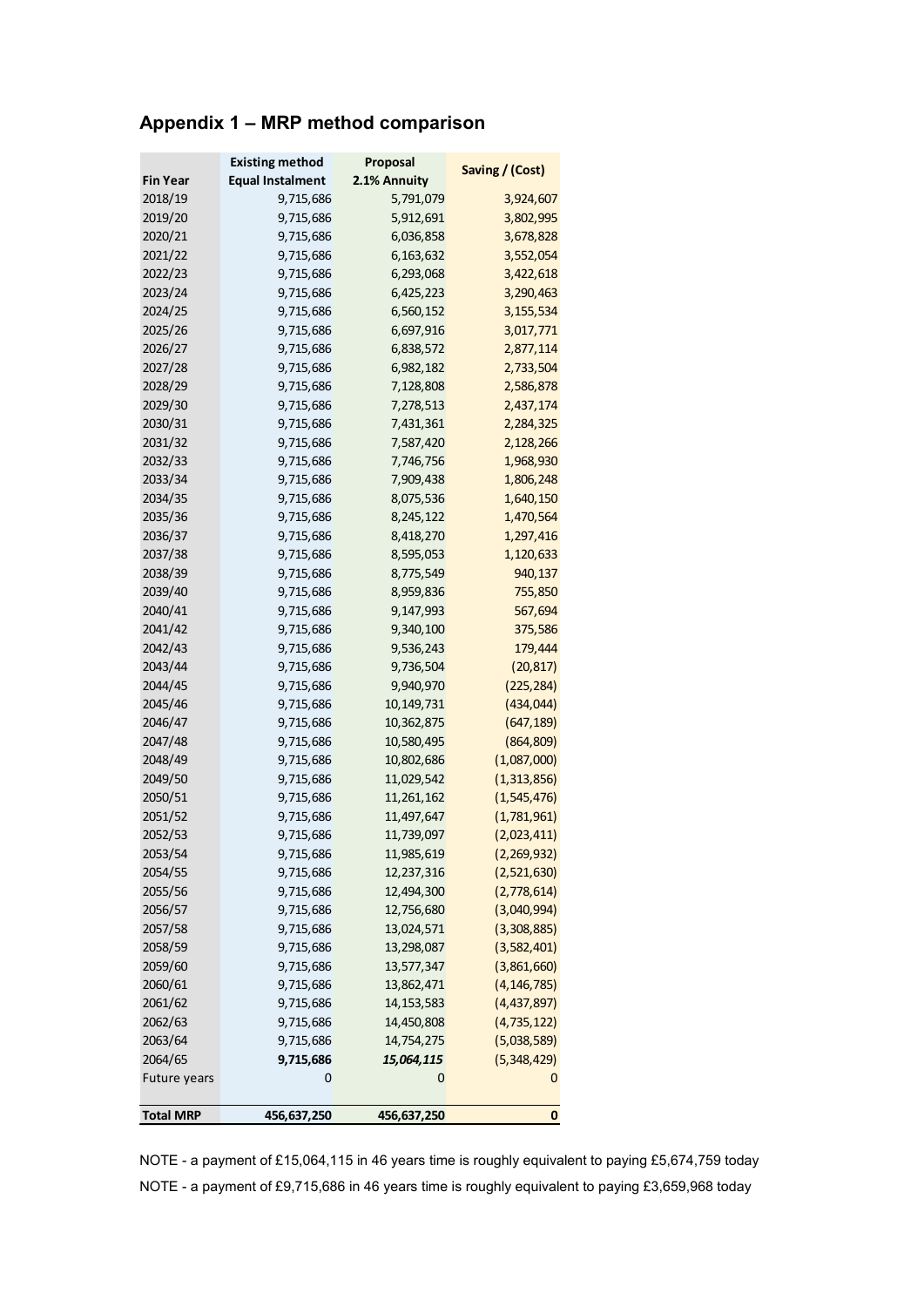# **Treasury Management Strategy 2019/20 – 2021/22 and Prudential Indicators 2019/20 - 2023/24**

# **Introduction**

The Treasury Management Strategy sets out the County Council's policies in relation to: the management of the Council's cashflows, its banking, money market and capital market transactions; borrowing and investment strategies; monitoring of the level of debt and funding of the capital programme. The Treasury Management Strategy should be read in conjunction with the Capital Strategy.

The County Council has adopted the CIPFA (Chartered Institute of Public Finance and Accountancy) Code of Practice for Treasury Management in the Public Services. A revised Code of Practice was published by CIPFA in December 2017, and a revised Treasury Management Policy Statement and a statement of 'Treasury Management Practices' (TMPs) were agreed by Council in February 2018. No changes are proposed to these policies for 2019/20.

The County Council is required to monitor its overall level of debt in line with the national code of practice drawn up by CIPFA. Part of this code requires consideration of a set of "prudential indicators" in order to form a judgement about the affordable, prudent and sustainable level of debt.

The prudential indicators, treasury management strategy and the annual investment strategy have been reviewed in line with the Capital Programme 2019/20 – 2023/24, and the Capital Strategy.

This Treasury Management Strategy document sets out:

- Minimum revenue provision;
- Capital expenditure funding;
- Prudential indicators on the impact of capital financing and monitoring of the level and make-up of debt;
- The current treasury position, debt and investments;
- Prospects for interest rates;
- The borrowing strategy; and
- The investment strategy.

# **Minimum Revenue Provision**

Minimum Revenue Provision (MRP) is a charge to the authority's revenue account to make provision for the repayment of the authority's external debt and internal borrowing. The authority has a statutory obligation to charge to the revenue account an annual amount of MRP.

The authority's MRP strategy is to charge all elements based on the period of benefit of the capital investment i.e. over the life of the asset.

All supported capital expenditure and unsupported borrowing up to 1st April 2008 will be charged over the life of the assets, calculated using the Annuity method.

Any unsupported (internal) borrowing post 1 April 2008 (including Vehicle and Equipment Loans Pool), Capitalisation Direction and charges to other public sector bodies will be charged over the life of the asset, on a straight line basis. The annuity method will not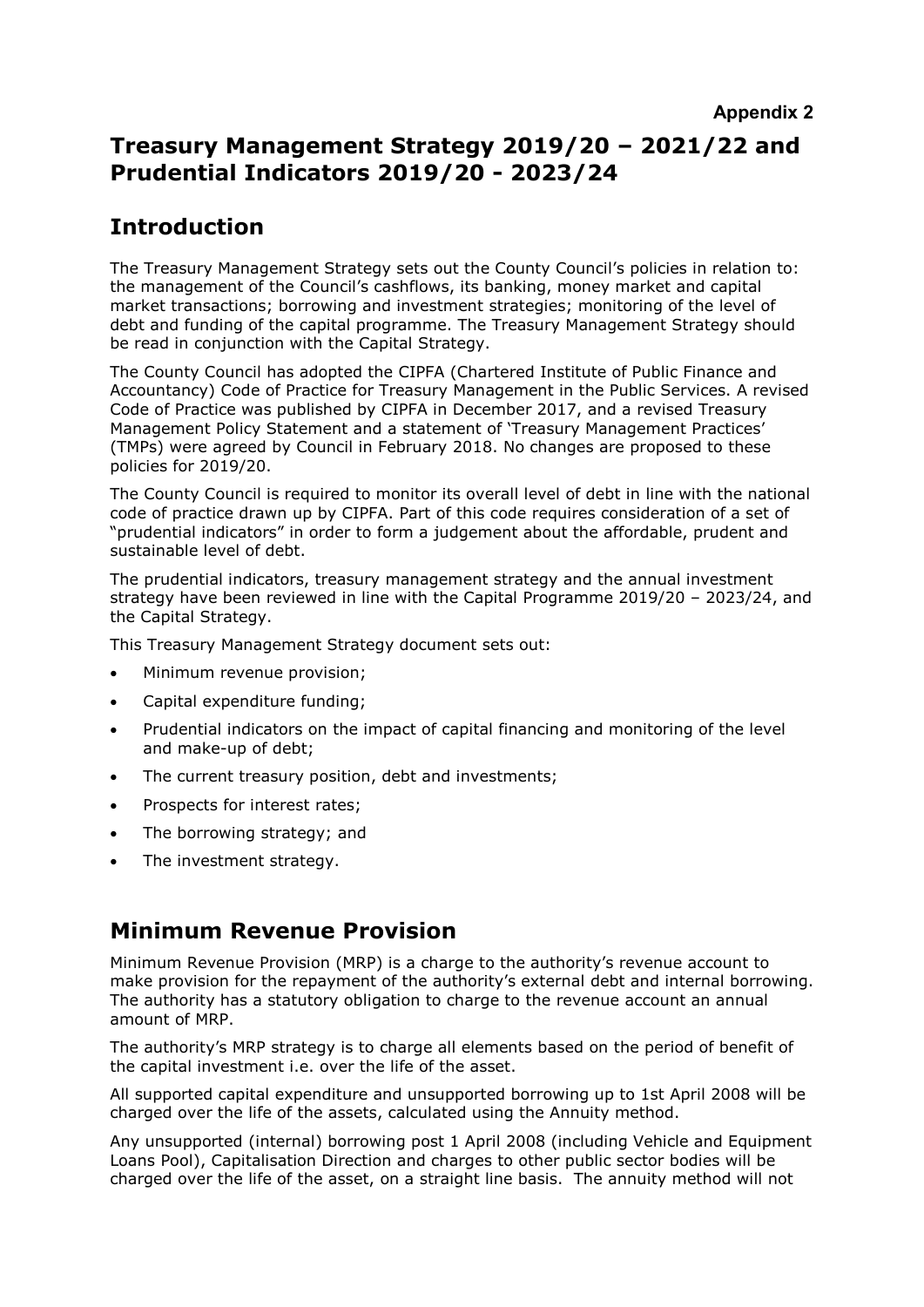be applied to projects financed from internal borrowing, as this source of financing is applied to a wider range of projects with differing lives. Therefore, the existing equal instalment method is a more appropriate method of calculating MRP.

We will not provide for MRP in circumstances where the relevant expenditure is intended to be financed from external contingent income, where it has not yet been received but where we conclude that it is more probable than not that the income will be collected, for example when forward funding S106 contributions.

Capital financing costs are also affected by PFI contracts and finance leases coming 'on Balance Sheet'. The MRP policy for PFI contracts will remain unchanged, with MRP being charged over the period of benefit of the capital investment i.e. over the life of the asset.

The main Prudential Indicator to measure the acceptable level of borrowing remains the ratio of financing costs to total revenue stream. The figures for MRP shown in table 6 reflect the adoption of this strategy.

# **Capital Expenditure**

Table 1 shown below, summarises the Capital Programme and liabilities from capital projects that will appear on the balance sheet in future years. The Capital Programme has been tested for value for money via option appraisal and for prudence, affordability and sustainability by looking at the impact that the proposed Capital Programme has on the revenue budget and through the Prudential Indicators.

|                                  | 2019/20<br><b>Estimate</b><br>£'000 | 2020/21<br><b>Estimate</b><br>£'000 | 2021/22<br><b>Estimate</b><br>£'000 | 2022/23<br><b>Estimate</b><br>£'000 | 2023/24<br><b>Estimate</b><br>£'000 |
|----------------------------------|-------------------------------------|-------------------------------------|-------------------------------------|-------------------------------------|-------------------------------------|
| <b>Total Capital programme</b>   | 110,899                             | 103,224                             | 101,642                             | 97,145                              | 68,531                              |
| Funded by:                       |                                     |                                     |                                     |                                     |                                     |
| <b>Gross borrowing</b>           | 6,111                               | 11,401                              | 6,126                               | 3,179                               | 1,500                               |
| <b>Other capital resources</b>   | 104,788                             | 91,823                              | 95,516                              | 93,966                              | 67,031                              |
| Total capital programme funding  | 110,899                             | 103,224                             | 101,642                             | 97,145                              | 68,531                              |
|                                  |                                     |                                     |                                     |                                     |                                     |
| <b>Total capital expenditure</b> | 110,899                             | 103,224                             | 101,642                             | 97,145                              | 68,531                              |

## **Table 1 – Capital Expenditure**

# **Prudential Indicators**

# **Capital Financing Requirement**

The Capital Financing Requirement represents the Council's underlying debt position. It shows the previous and future spend for capital purposes that has been or will be financed by borrowing or entering into other long term liabilities. The Capital Financing Requirement and debt limits will be higher than the Council's external debt, as they will be partly met by internal borrowing from the Council's internal cash resources. This reduces the cost of the required borrowing, but the Council also needs to ensure that a prudent level of cash is retained.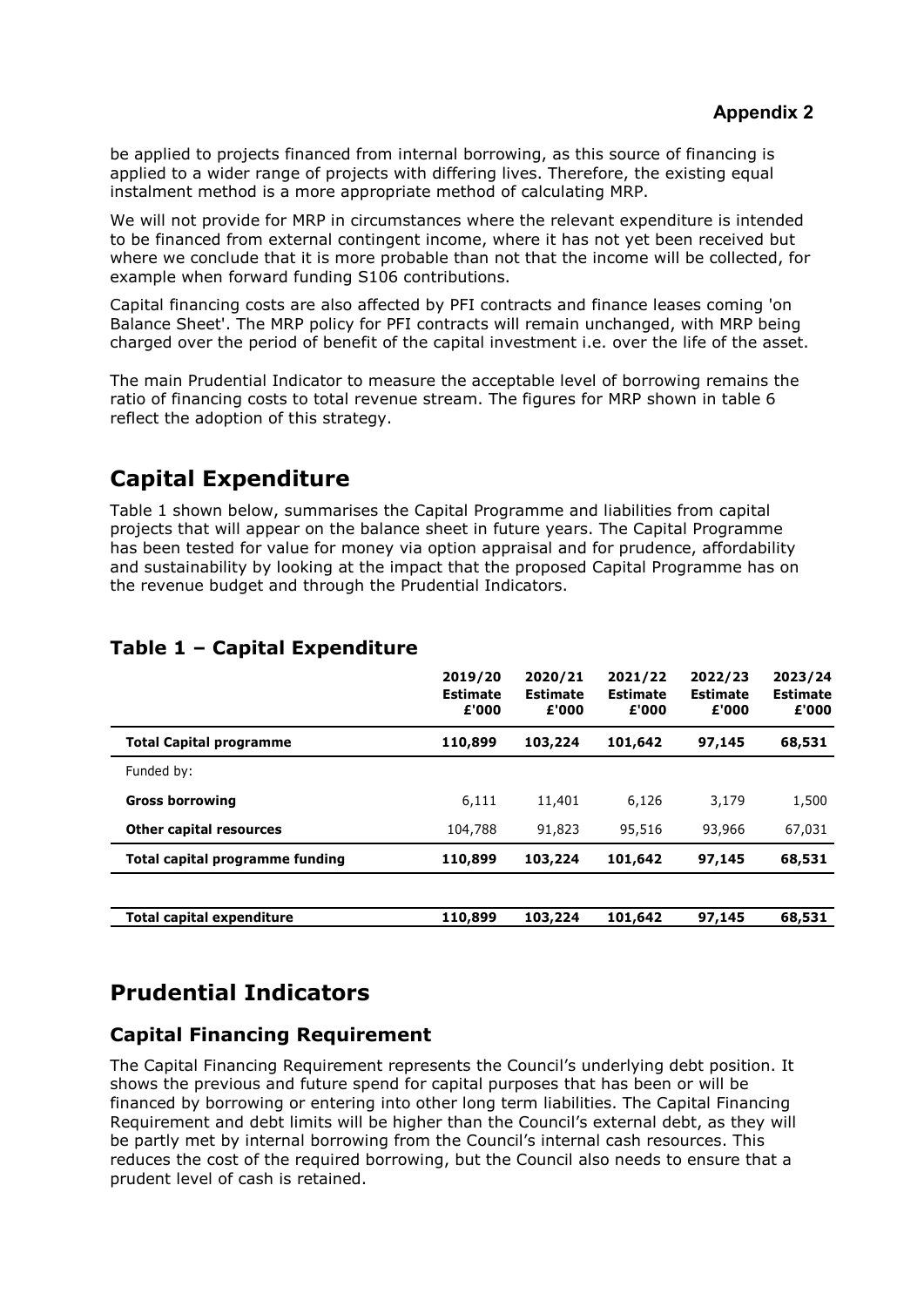The forecast Capital Finance Requirement for 2019/20 and the following four years are shown in table 2 below.

## **Table 2 – Capital Financing Requirement**

|                                  | 2019/20<br><b>Estimate</b><br>£'000 | 2020/21<br><b>Estimate</b><br>£'000 | 2021/22<br><b>Estimate</b><br>£'000 | 2022/23<br><b>Estimate</b><br>£'000 | 2023/24<br><b>Estimate</b><br>£'000 |
|----------------------------------|-------------------------------------|-------------------------------------|-------------------------------------|-------------------------------------|-------------------------------------|
| Underlying borrowing requirement | 613,096                             | 619,209                             | 622,375                             | 623,862                             | 652,166                             |
| Other long-term liabilities      | 128,637                             | 123,888                             | 118,485                             | 112,918                             | 106,854                             |
| Capital financing requirement    | 741,732                             | 743,097                             | 740,860                             | 736,780                             | 759,020                             |

## **Limits to Debt**

The Authorised Limit represents the level at which the Council is able to borrow and enter into other long term liabilities. Additional borrowing beyond this level is prohibited unless the limit is revised by the Council. Table 3 details the recommended Authorised Limits for 2019/20 – 2023/24.

## **Table 3 – Authorised Limits**

|                                                  | 2019/20<br><b>Estimate</b><br>£'000 | 2020/21<br><b>Estimate</b><br>£'000 | 2021/22<br><b>Estimate</b><br>£'000 | 2022/23<br><b>Estimate</b><br>£'000 | 2023/24<br><b>Estimate</b><br>£'000 |
|--------------------------------------------------|-------------------------------------|-------------------------------------|-------------------------------------|-------------------------------------|-------------------------------------|
| Authorised limits for borrowing                  | 648,096                             | 654,209                             | 657,375                             | 658,862                             | 687,166                             |
| Authorised limit for other long-term liabilities | 128,637                             | 123,888                             | 118,485                             | 112,918                             | 106,854                             |
| Authorised limit for external debt               | 776,732                             | 778,097                             | 775,859                             | 771,780                             | 794,020                             |

The Operational Boundary is based on the anticipated level of external debt needed during the year. Variations in cash flow may lead to occasional, short term breaches of the Operational Boundary that are acceptable. Sustained breaches would be an indication that there may be a danger of exceeding the Authorised Limits. Table 4 details the recommended Operational Boundaries for 2019/20 and following years.

## **Table 4 - Operational Limits**

|                                                      | 2019/20<br><b>Estimate</b><br>£'000 | 2020/21<br><b>Estimate</b><br>£'000 | 2021/22<br><b>Estimate</b><br>£'000 | 2022/23<br><b>Estimate</b><br>£'000 | 2023/24<br><b>Estimate</b><br>£'000 |
|------------------------------------------------------|-------------------------------------|-------------------------------------|-------------------------------------|-------------------------------------|-------------------------------------|
| Operational limits for borrowing                     | 623,096                             | 629,209                             | 632,375                             | 633,862                             | 662,166                             |
| Operational limit for other long-term<br>liabilities | 128,637                             | 123,888                             | 118,485                             | 112,918                             | 106,854                             |
| <b>Operational limit for external debt</b>           | 751,732                             | 753,097                             | 750,860                             | 746,780                             | 769,020                             |

The forecast opening balance for External Borrowing at 1 April 2019 is £507.85 million and remains unchanged at 31 March 2020.

The Council also needs to ensure that its gross debt does not, except in the short term, exceed the total of the Capital Financing Requirement. Table 5 details the Capital Financing Requirement against the total gross debt plus other long term liabilities. The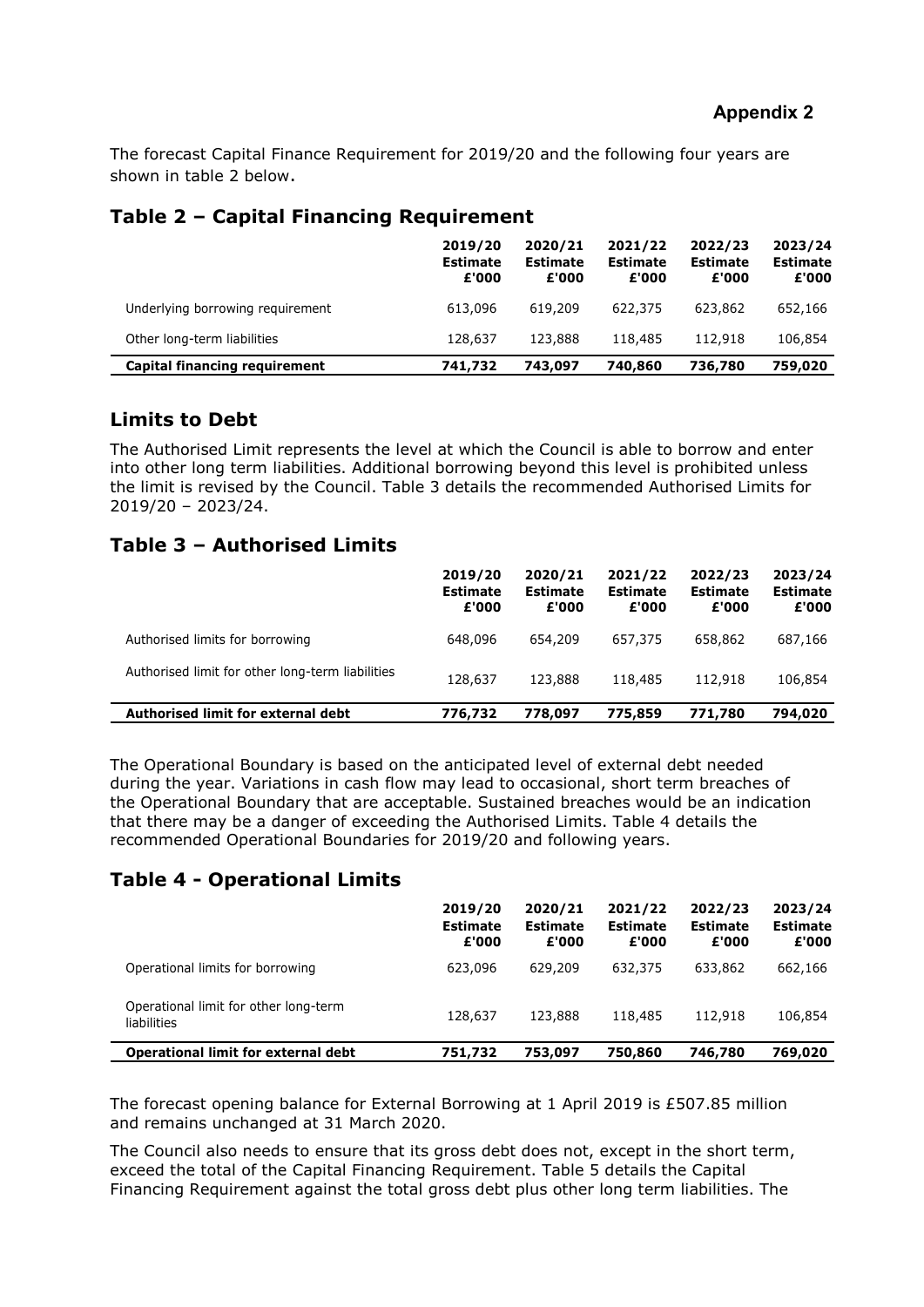level of under borrowing reflects the use of internal borrowing from the Council's internal cash resources.

### **Table 5 – Underlying Borrowing Requirement to Gross Debt**

|                                                    | 2019/20<br><b>Estimate</b><br>£'000 | 2020/21<br><b>Estimate</b><br>£'000 | 2021/22<br><b>Estimate</b><br>£'000 | 2022/23<br><b>Estimate</b><br>£'000 | 2023/24<br><b>Estimate</b><br>£'000 |
|----------------------------------------------------|-------------------------------------|-------------------------------------|-------------------------------------|-------------------------------------|-------------------------------------|
| Capital financing requirement                      | 741,732                             | 743,097                             | 740,860                             | 736,780                             | 759,020                             |
| Gross borrowing and other long-term<br>liabilities | 636,487                             | 631,738                             | 626,335                             | 620,769                             | 614,706                             |
| (over) borrowing<br>Under/                         | 105,246                             | 111,360                             | 114,525                             | 116,011                             | 144,314                             |

The debt management strategy and borrowing limits for the period 2019/20 to 2023/24 have been set to ensure that over the medium term net borrowing will only be for capital purposes.

### **Ratio of Financing Cost to Net Revenue Stream**

Table 6 below shows the relationship between Capital Financing Costs and the Net Revenue Stream for 2019/20 and future years. Financing cost is affected by Minimum Revenue Provision (MRP), interest receivable and payable and reductions in other long term liabilities.

### **Table 6 – Ratio of Financing Costs to Net Revenue Stream**

|                                                                                              | 2019/20<br><b>Estimate</b><br>£'000 | 2020/21<br><b>Estimate</b><br>£'000 | 2021/22<br><b>Estimate</b><br>£'000 | 2022/23<br><b>Estimate</b><br>£'000 | 2023/24<br><b>Estimate</b><br>£'000 |
|----------------------------------------------------------------------------------------------|-------------------------------------|-------------------------------------|-------------------------------------|-------------------------------------|-------------------------------------|
| Minimum revenue provision                                                                    | 12,685                              | 12,692                              | 12,547                              | 12,754                              | 13,072                              |
| Interest payable                                                                             | 26,017                              | 26,017                              | 26,017                              | 26,017                              | 26,017                              |
| Recharges and other adjustments                                                              | (314)                               | (478)                               | (625)                               | (799)                               | (1,027)                             |
| Interest receivable                                                                          | (1,600)                             | (1,600)                             | (1,600)                             | (1,600)                             | (1,600)                             |
| Capital financing cost (excluding other long-<br>term liabilities)                           | 36,788                              | 36,631                              | 36,339                              | 36,372                              | 36,462                              |
| Capital financing costs of other long-term<br>liabilities                                    | 15,362                              | 14,625                              | 14,901                              | 14,636                              | 14,689                              |
| Capital financing costs including other long-<br>term liabilities                            | 52,150                              | 51,256                              | 51,240                              | 51,007                              | 51,151                              |
| Estimated net revenue stream                                                                 | 501,949                             | 524,271                             | 530,725                             | 543,552                             | 543,552                             |
| Ratio of financing costs (excluding<br>other long term liabilities) to net<br>revenue stream | 7.33%                               | 6.99%                               | 6.85%                               | 6.69%                               | 6.71%                               |
| Ratio of financing costs (including other long-<br>term liabilities) to net revenue stream   | 10.39%                              | 9.78%                               | 9.65%                               | 9.38%                               | 9.41%                               |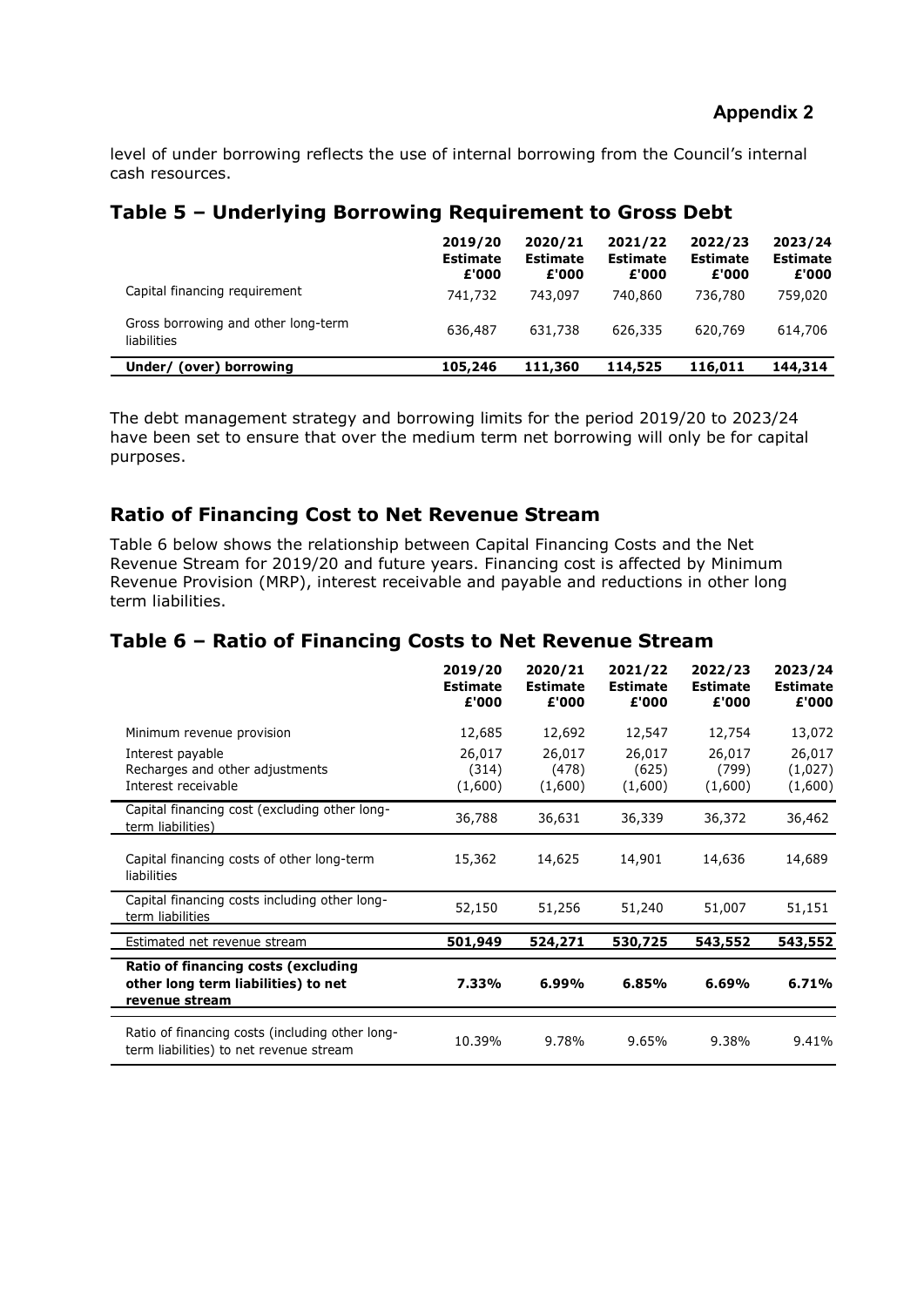# **Treasury Management Prudential Indicators**

Where external borrowing is required it can either be at fixed or variable rates of interest, and can be taken out for periods from a year to 50 years. The use of prudential indicators seeks to reduce the risks associated with fixed and variable interest rate loans and with borrowing for different loan periods.

Borrowing at fixed rates of interest for long periods can give the opportunity to lock into low rates and provide stability, but means that there is a risk of missing possible opportunities to borrow at even lower rates in the medium term. Variable rate borrowing can be advantageous when rates are falling, but also means that there is a risk of volatility and a vulnerability to unexpected rate rises.

Borrowing for short periods or having large amounts of debt maturing (and having to be re-borrowed) in one year increases the risk of being forced to borrow when rates are high.

The Council's policy has been to borrow at fixed rates of interest when rates are considered attractive.

The proposed Prudential Indicators for 2018/19 and beyond are set out in Table 7 below:

## **Table 7 – Treasury Management Prudential Indicators**

| <b>Prudential Indicators</b>                   | Upper Limit<br>$\%$ | Lower Limit<br>$\%$ |
|------------------------------------------------|---------------------|---------------------|
| Limits on borrowing at fixed interest rates    | 100                 | 70                  |
| Limits on borrowing at variable interest rates | 30                  | 0                   |
| Percentage of Fixed Rate Debt maturing in:     |                     |                     |
| Under 12 months                                | 20                  | 0                   |
| 12 Months to within 24 months                  | 25                  | 0                   |
| 24 Months to within 5 Years                    | 30                  | 0                   |
| 5 years and within 10 Years                    | 35                  | 0                   |
| 10 years and within 20 years                   | 45                  | 0                   |
| 20 years and within 35 years                   | 60                  |                     |

The limits have been set taking into account the CIPFA Code of Practice which requires that the maturity date for LOBO (Lender Option Borrower Option) loans is assumed to be the next call date, rather than the total term of the loan. This will apply to the Council's Money Market loans.

## **Monitoring the Indicators**

It is important to monitor performance against forward looking indicators and the requirement that borrowing should only be for capital purposes. The total level of borrowing will be monitored daily against both the operational boundary and the authorised limit. If monitoring indicates that the authorised limit will be breached, a report will be brought to the Cabinet outlining what action would be necessary to prevent borrowing exceeding the limit and the impact on the revenue budget of breaching the limit. It will be for the Cabinet to make recommendations to the County Council to raise the limit if it is felt appropriate to do so.

The indicators for capital expenditure, capital financing requirement, capital financing costs and the treasury management indicators will be monitored monthly. Any significant variations against these indicators will be reported to the Cabinet.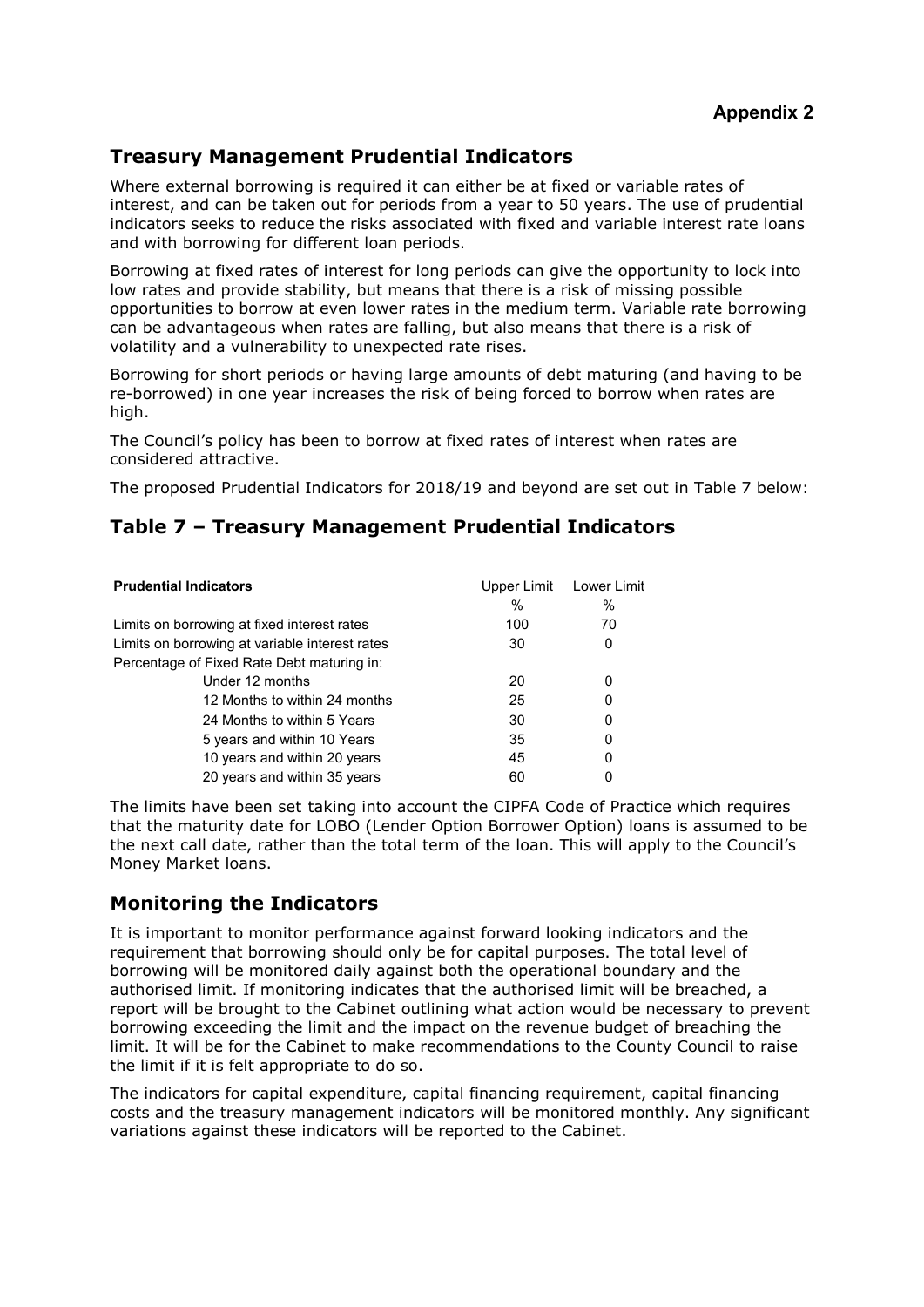# **Analysis of Long Term Debt**

The following Table 8 shows the County Council's fixed and variable rate debt as at 31 March 2018 and 31 December 2018 (current).

The interest rates shown do not include debt management costs or premiums/discounts on past debt rescheduling.

There has been no movement in the Council's external debt over the last financial year, as no new borrowing has been required and no further opportunities have arisen to repay debt.

|                                 | <b>Actual</b><br>31.03.18 | <b>Interest</b><br>Rate | <b>Current</b><br>31.12.18 | <b>Interest Rate</b> |
|---------------------------------|---------------------------|-------------------------|----------------------------|----------------------|
|                                 | £'m                       | %                       | £'m                        | %                    |
| <b>Fixed Rate Debt</b>          |                           |                         |                            |                      |
| <b>PWLB</b>                     | 436.35                    | 4.99                    | 436.35                     | 4.99                 |
| Money Market                    | 71.50                     | 5.83                    | 71.50                      | 5.83                 |
| <b>Variable Debt</b>            |                           |                         |                            |                      |
| <b>PWLB</b>                     | 0.00                      |                         | 0.00                       |                      |
| Money Market                    | 0.00                      |                         | 0.00                       |                      |
| <b>Total External Borrowing</b> | 507.85                    | 5.11                    | 507.85                     | 5.11                 |

## **Table 8 – Analysis of Long Term Debt**

# **Schedule of Investments**

 $\overline{a}$ 

The following schedule shows the County Council's fixed and variable rate investments as at 31 March 2018 and as at 31 December 2018 (current).

## **Table 9 – Schedule of Investments**

|                                                |              | Actual<br>$31.03.18*$ | <b>Interest</b><br>Rate | <b>Current</b><br>31.12.18* | <b>Interest Rate</b> |
|------------------------------------------------|--------------|-----------------------|-------------------------|-----------------------------|----------------------|
|                                                | Maturing in: | £'m                   | %                       | £'m                         | %                    |
| <b>Bank, Building Society and MMF Deposits</b> |              |                       |                         |                             |                      |
| <b>Fixed Rates</b>                             |              |                       |                         |                             |                      |
| <b>Term Deposits</b>                           | $<$ 365 days | 107.50                | 0.73                    | 137.50                      | 0.96                 |
|                                                | 365 days & > | 10.00                 | 0.75                    | 10.00                       | 1.00                 |
| <b>Callable Deposits</b>                       |              |                       |                         |                             |                      |
| <b>Variable Rate</b>                           |              |                       |                         |                             |                      |
| Call Accounts                                  |              | 27.02                 | 0.40                    | 0.00                        |                      |
| Notice Accounts                                |              | 5.00                  | 1.05                    | 12.50                       | 1.01                 |
| Money Market Funds (MMFs)                      |              | 30.00                 | 0.46                    | 22.45                       | 0.75                 |
| <b>Property Fund</b>                           |              | 10.00                 | 4.42                    | 10.00                       | 4.25                 |
| <b>All Investments</b>                         |              | 189.52                | 0.84                    | 192.45                      | 1.06                 |

 $*$  The figures as at 31 March 2018 and 31 December 2018 include respectively around £12.8m and £11.6m related to the Growing Places Fund (GPF). Devon County Council has agreed to be the local accountable body for the GPF, which has been established by the Department for Communities and Local Government to enable the development of local funds to address infrastructure constraints, promoting economic growth and the delivery of jobs and houses. The Council is working in partnership with the Local Economic Partnership, and interest achieved on the GPF cash, based on the average rate achieved by the Council's investments, will accrue to the GPF and not to the County Council.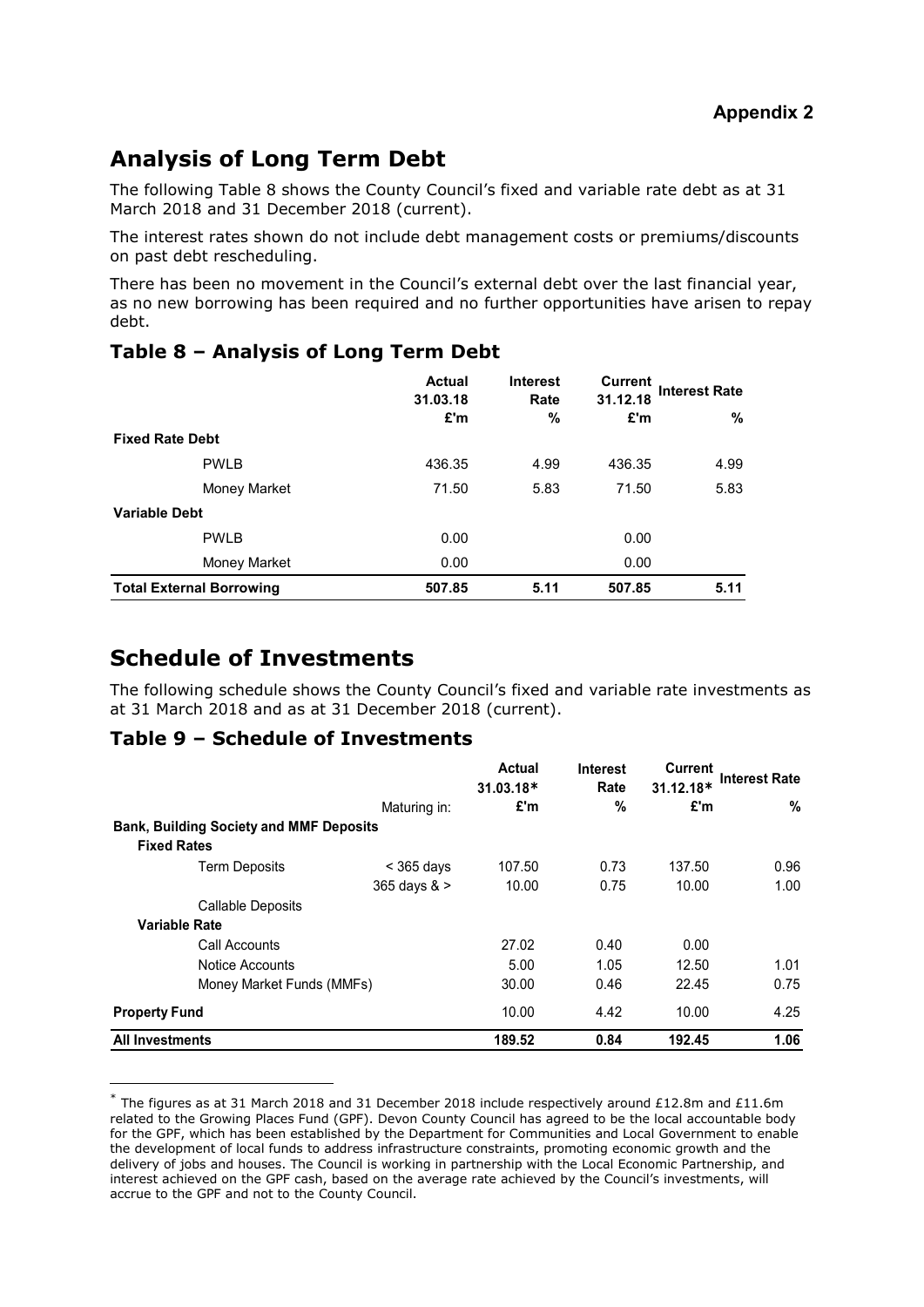The Council's cash balance available for investment varies during the year, with the balance building up during the first half of the financial year, and then tapering down towards the end of the financial year. It is now anticipated that the cash balances at 31<sup>st</sup> March 2019 will be lower than those at the start of the year.

The recent investment performance of the County Council's cash has been affected by the low interest rates introduced as part of the measures used to alleviate the global credit crunch. Interest rates have also been impacted by the introduction of new banking regulations requiring banks to hold higher levels of liquidity to act as a buffer.

The rates on offer increased marginally during 2018/19, following the Bank of England's decision to increase the base rate up to 0.75%, but continue to be low in comparison to the past, and the returns on the County Council's cash investments are forecast to remain at low levels for the foreseeable future; however, the Treasury Management Strategy will continue to ensure a prudent and secure approach.

# **Prospects for Interest Rates**

Forecasting future interest rate movements even one year ahead is always difficult. The factors affecting interest rate movements are clearly outside the Council's control. Whilst short term rates are influenced by the Bank of England's Base Rate, long term rates are determined by other factors, e.g. the market in Gilts. Rates from overseas banks will be influenced by their national economic circumstances. The County Council retains an external advisor, Link Asset Services, who forecast future rates several years forward. Similar information is received from a number of other sources.

Following a flow of generally positive economic statistics after the quarter ended 30 June 2018, the Bank of England's Monetary Policy Committee (MPC) came to a decision on 2 August 2018 to make the first increase in Bank Rate above 0.5% since the financial crash, from 0.5% to 0.75%. At their November meeting, the MPC left Bank Rate unchanged, but expressed some concern at the Chancellor's fiscal stimulus in his Budget, which could increase inflationary pressures.

Link Asset Services are forecasting that the overall longer run future trend is for gilt yields, and consequently PWLB rates, to rise, albeit gently, with the market pricing in the next rise in base rate, up to 1.0% for around May 2019, followed by increases in February and November 2020, before ending up at 2.0% in February 2022. These forecasts are summarised in the following Table 10.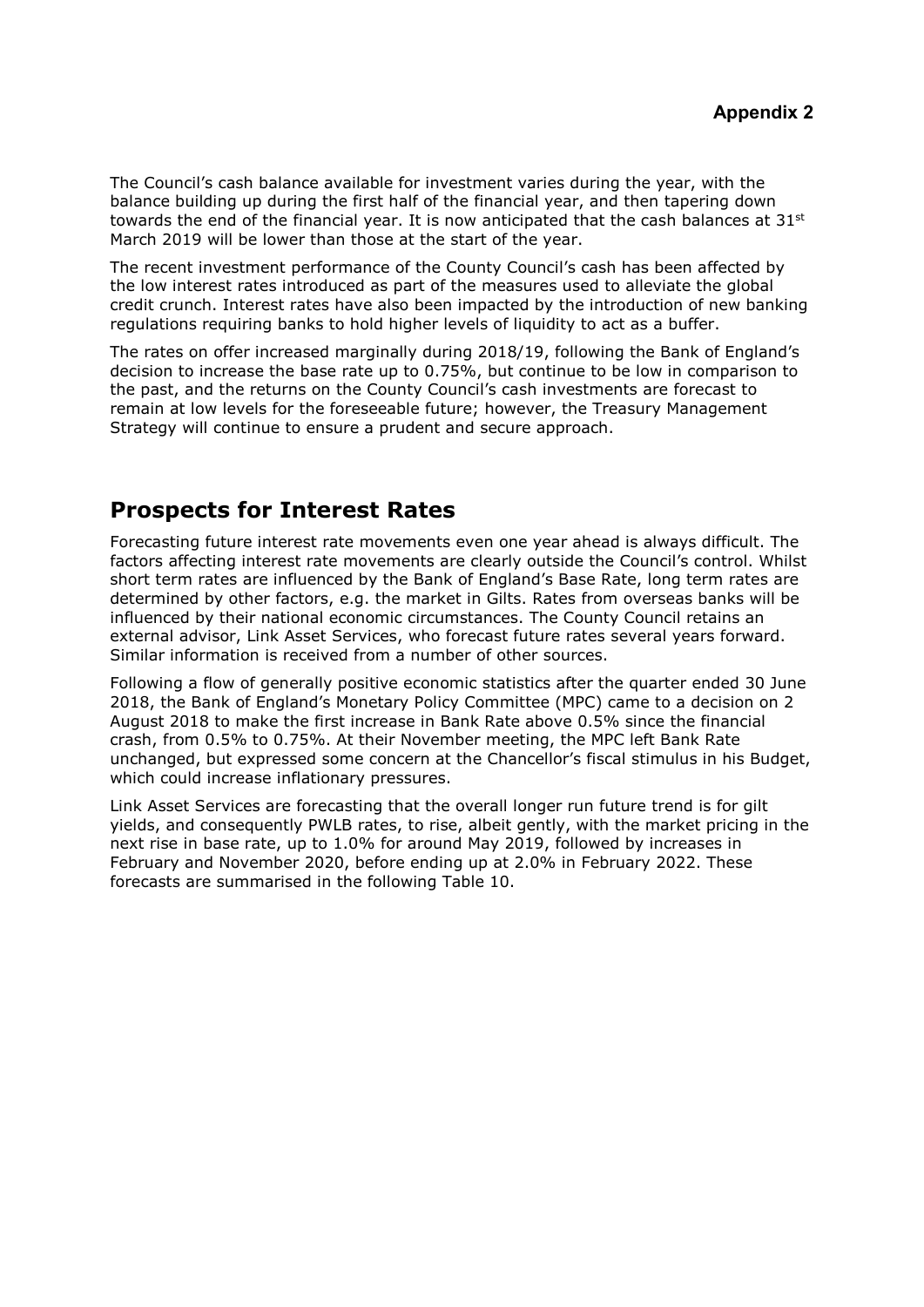| <b>Base Rate Forecasts</b>  | Dec (act)<br>2018 | <b>March</b><br>2019 | June<br>2019 | Sep<br>2019 | <b>Dec</b><br>2019 | <b>March</b><br>2020 |
|-----------------------------|-------------------|----------------------|--------------|-------------|--------------------|----------------------|
| <b>ILink Asset Services</b> | 0.75%             | 0.75%                | 1.00%        | 1.00%       | 1.00%              | 1.25%                |
| <b>Capital Economics</b>    | 0.75%             | 0.75%                | 1.00%        | 1.25%       | 1.50%              | 1.50%                |

## **Table 10 – Base Rate Forecasts and PWLB Rates**

| <b>PWLB Rates</b>            | Dec (act)<br>2018 | March<br>2019 | June<br>2019 | Sep<br>2019 | <b>Dec</b><br>2019 | <b>March</b><br>2020 |
|------------------------------|-------------------|---------------|--------------|-------------|--------------------|----------------------|
| Link Asset Services forecast |                   |               |              |             |                    |                      |
| l10 Year                     | 2.50%             | 2.50%         | 2.60%        | 2.60%       | 2.70%              | 2.80%                |
| <b>25 Year</b>               | 2.85%             | 2.90%         | 3.00%        | 3.10%       | 3.10%              | 3.20%                |
| 50 Year                      | 2.58%             | 2.70%         | 2.80%        | 2.90%       | 2.90%              | 3.00%                |

However, these forecasts are based on a smooth transition for Brexit. The economic outlook will depend significantly on the nature of EU withdrawal, in particular the form of new trading arrangements, the smoothness of the transition to them and the responses of households, businesses and financial markets. The Bank of England has stated that its response to Brexit could be to shift policy in either direction. It could cut rates if it sees a disorderly Brexit damaging economic growth, but might be forced to hike rates if there is a run on the pound.

As a result, economic and interest rate forecasting remains difficult. The above forecasts, (and MPC decisions), will be liable to further amendment depending on how economic data and developments in financial markets transpire over the next year.

When budgeting for interest payments and receipts a prudent approach has been adopted to ensure that, as far as is possible, both budgets will be achieved.

# **Borrowing Strategy 2019/20 – 2021/22**

The overall aims of the Council's borrowing strategy are to achieve:

- Borrowing at the lowest rates possible in the most appropriate periods;
- The minimum borrowing costs and expenses; and
- A reduction in the average interest rate of the debt portfolio.

Since 2009 the Council has followed a policy of containing the capital programme, taking out no new external borrowing and repaying debt whenever this can be done without incurring a financial penalty. This strategy has worked well in a period of austerity. The Council's external borrowing level has reduced by £102m since 2008/09, resulting in reduced Capital Financing Charges.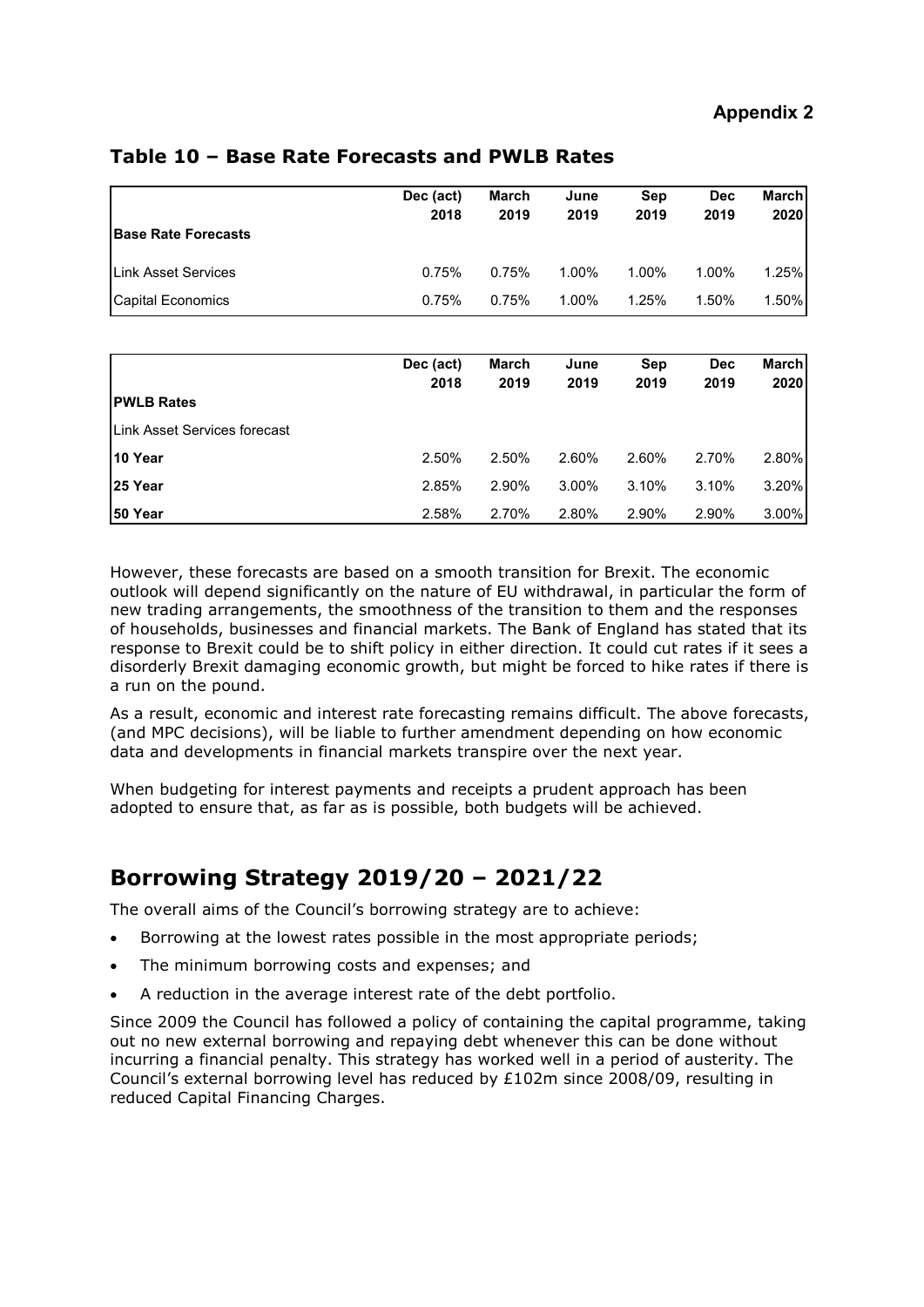The capital programme continues to include new starts funded by grants or capital receipts but with no requirement for new external borrowing. There is no expectation that government funding will deviate from its current downward trajectory. The authority faces significant challenges in balancing its revenue budget in the coming years and it is therefore difficult to imagine how significant additional borrowing could be financed. As a result, the Medium Term Financial Strategy (MTFS) continues to assume that, over the three year period, no new long-term borrowing will be required, although this will be kept under review.

The potential to repay further debt, or refinance debt at lower rates, will continue to be closely monitored. The ability of the Council to repay further debt will depend on the cost of repayment and the availability of cash to fund the repayment.

The loans in the Council's current debt portfolio all have maturity dates beyond 2027. Under their current policy the Public Works Loan Board (PWLB) sets premature repayment rates, and where the interest rate payable on a current loan is higher than the repayment rate, the PWLB imposes premium penalties for early repayment. With current low rates of interest this would be a significant cost which would impair the benefit of repayment. Therefore, it will only make financial sense to repay debt early if the PWLB changes its current policy, or if interest rates rise and cancel out the repayment premiums. Current interest rate forecasts suggest that it is extremely unlikely that gilt yields will rise sufficiently to cancel out the premiums in the medium term.

It is forecast that as at 31 March 2019 the Council will have cash balances of around £160m. A prudent level of balances is required to meet cashflow. In addition, the cash balances will in part be made up of earmarked reserves and will therefore be committed to meeting Council expenditure. However, the level of cash balances would enable early repayments to be considered, should interest rates rise sufficiently to cancel out the premiums.

If short-term borrowing is required to aid cashflow, this will be targeted at an average rate of **0.6%**.

# **Investment Strategy 2019/20 – 2021/22**

The County Council continues to adopt a very prudent approach to its investments. The majority of investments will be "Specified Investments" as defined by the Ministry of Housing, Communities and Local Government (MHCLG), For such investments, only a small number of selected UK banks and building societies, money market funds and Non-Eurozone overseas banks in highly rated countries are being used, subject to strict criteria and the prudent management of deposits with them. The lending policy is kept under constant review with reference to strict criteria for inclusion in the counterparty list. In addition, non-specified investments are included in the strategy, including the potential to invest in property funds, short-dated bond funds and multi-asset income funds.

The Treasury Management Strategy will continue to be set to ensure a prudent and secure approach.

The full County Council is required under the guidance in the CIPFA Treasury Management Code of Practice to approve an Annual Investment Strategy.

The overall aims of the Council's strategy continue to be to:

- Limit the risk to the loss of capital;
- Ensure that funds are always available to meet cash flow requirements;
- Maximise investment returns, consistent with the first two aims; and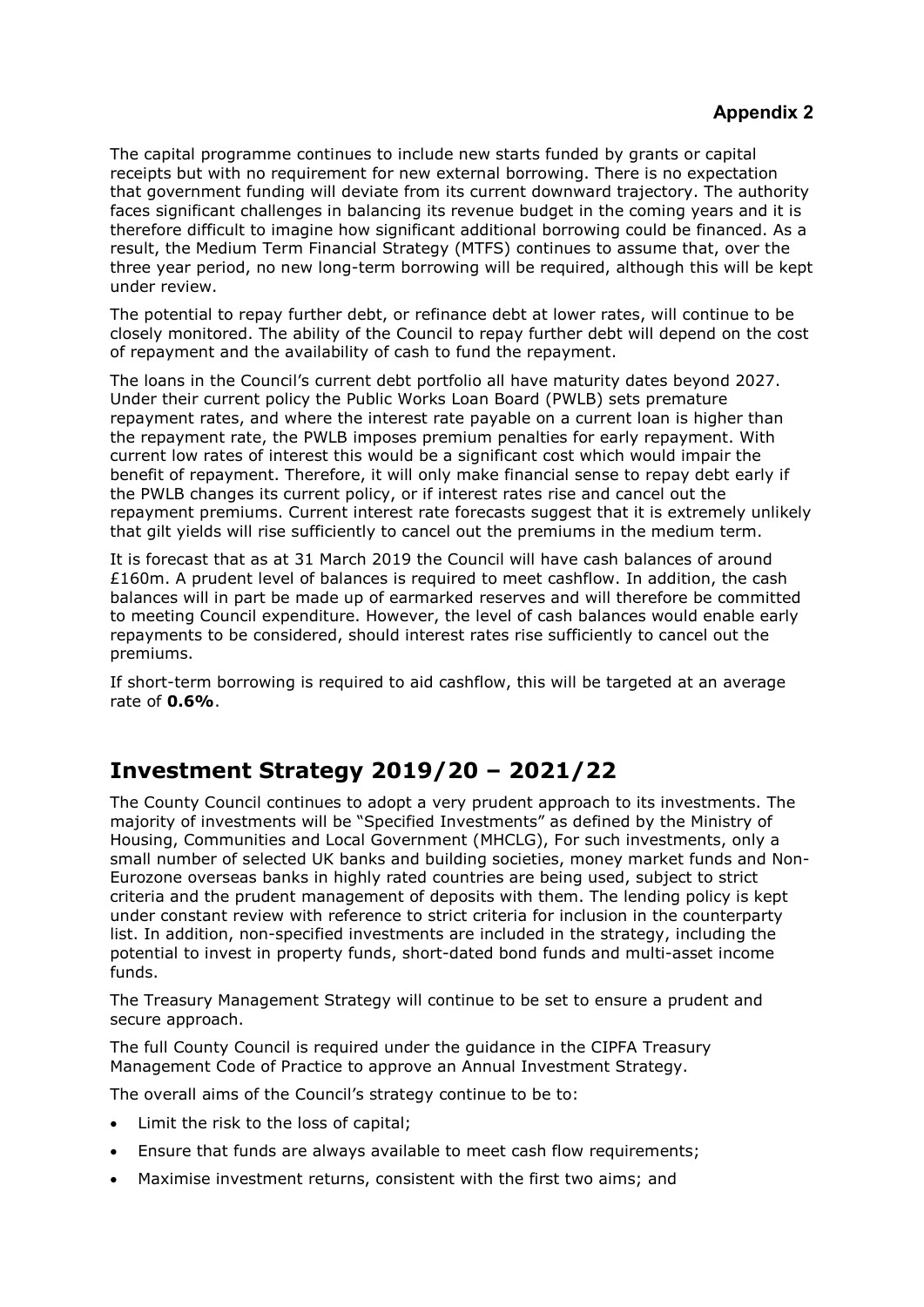• Review new investment instruments as they come to the Local Authority market, and to assess whether they could be a useful part of our investment process.

#### **The overriding objective will be to invest prudently, with priority being given to security and liquidity before yield.**

The outlook for cash investment remains challenging. Whereas in the past there has been a perception that Governments would not allow banks to fail, the current regulatory environment puts more emphasis on the requirement for investors to take a hit by funding a "bail-in". A bail-in is where the bank's creditors, including local authorities depositing money with them, bear some of the burden by having part of the debt they are owed written off. The balance of risk has therefore changed, and as a result the Council has considered alternative forms of investment in order to diversify its risk.

Under the Markets in Financial Instruments (MiFID II) directive, local authorities are now classed as retail clients by the Financial Conduct Authority (FCA). This has implications for the range of investments that are available to local authorities. While bank and building society deposits are unaffected by the new regulations, some banks have determined that they will only take term deposits from professional clients, and a range of alternative forms of investments are only available to professional clients. However, if the local authority meets criteria set by the FCA, then it can apply to the financial institutions with which it wishes to invest to request that the institution concerned "opts up" the local authority to elective professional client status. The Council has made applications and been opted up to elective professional client status where required.

Those counterparties who have confirmed that they will treat the Council as a professional client under the MiFID II regulations are set out in Table 11 below.

## **Table 11 – Counterparties that have "opted up" the Council to elective professional client status**

**Counterparty Counterparty Type**

Standard Chartered **UK Bank** Commomwealth Bank of Australia Overseas Bank CCLA Property Fund Aberdeen Standard Money Market Fund Insight Money Market Fund

In addition, brokers Tradition and Tullett Prebon, and our treasury advisors, Link Asset Services, have opted up the Council to professional client status. The majority of bank and building society deposits are unaffected by the MiFID II regulations.

Subject to the MiFID II regulations, a variety of investment instruments are available to the Local Authority market. In addition to the notice accounts and fixed term deposits available from UK and overseas banks, it is also possible for the Council to invest, for example, in UK Government Gilts, bond funds and property funds. These alternative instruments would either require the Council to tie up its cash for significantly longer periods, thus reducing liquidity, or would carry a risk of loss of capital if markets go down. The Council has considered these alternatives and concluded that investment in a range of different funds should be permitted within the Treasury Management Strategy.

The Investment Strategy will be split between "Specified Investments", which meet criteria specified in guidance issued by the Ministry of Housing, Communities and Local Government (MHCLG), and a range of longer term "Non-specified Investments".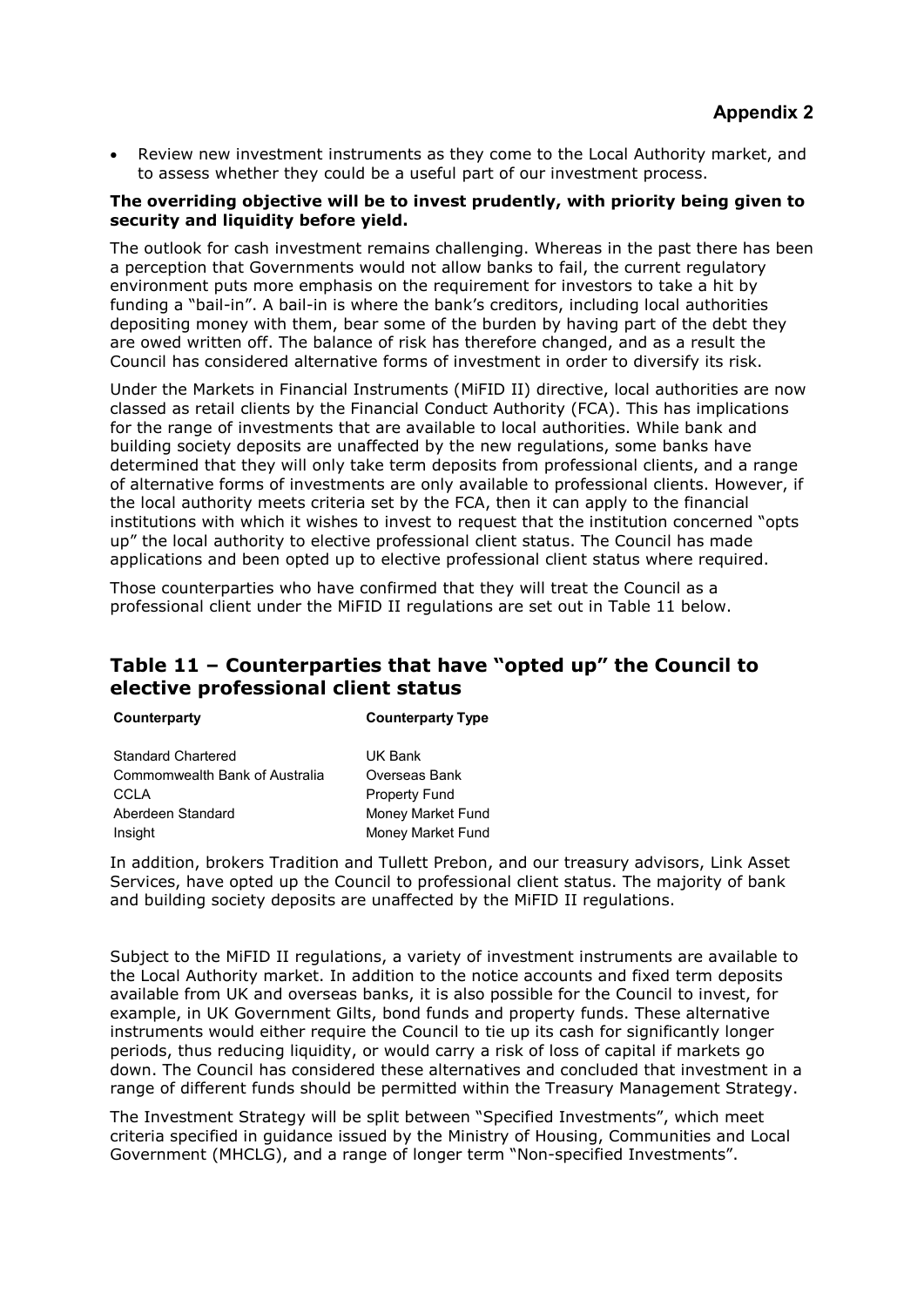#### **Specified Investments**

Specified Investments will be those that meet the criteria in the MHCLG Guidance, i.e. the investment:

- is sterling denominated;
- has a maximum maturity of 1 year:
- meets the "high credit quality" as determined by the Council or is made with the UK government or is made with a local authority in England, Wales Scotland or Northern Ireland or a parish or community council; and
- the making of which is not defined as capital expenditure under section 25(1)(d) in SI 2003 No 3146 (i.e. the investment is not loan capital or share capital in a body corporate).

Specified Investments will include bank and building society deposits. Security is achieved by the creation of an 'Approved List of Counterparties'. These are the banks, building societies, money market funds and other public bodies with whom we are prepared to deposit funds. In preparing the list, a number of criteria will be used not only to determine who is on the list, but also to set limits as to how much money can be placed with them, and how long that money can be placed for.

Banks are expected to have a high credit rating. The Council uses the ratings issued by all three of the major credit rating agencies, Fitch, Moody's and Standard & Poor's, made available to the Council through its external Treasury Advisors. These are monitored daily.

The lowest rating published by any of the agencies is used to decide whether an institution is eligible for inclusion. Where the counterparty is only rated by two of the major ratings agencies the lowest rating published by either of the two is used. This rating also determines the maximum amount which can be loaned to an individual counterparty. Non-Eurozone overseas banks that meet the criteria are included from countries with a high Sovereign rating.

The time length of all deposits with financial institutions will be managed prudently, taking account of the latest advice from the Council's external advisors.

Money Market Funds have a portfolio comprised of short-term (less than one year) securities representing high-quality, liquid debt and monetary instruments. Following the financial crisis these funds were seen as higher risk and were therefore not used by the Council. However, the new regulatory environment around the concept of "bail-in" means that many money market funds are now regarded as a more secure form of investment than bank deposits, as they diversify their investments across a range of financial institutions to spread the risk, and will therefore be used where appropriate.

Money market funds must have an 'AAA' rating to be included on the counterparty list. They may be CNAV (Constant Net Asset Value), LVNAV (Low Volatility Net Asset Value) or VNAV (Variable Net Asset Value). Yields and prices will be monitored on a daily basis to ensure that there is minimal risk of loss of capital.

Other public sector bodies are principally arms of Government, or other local authorities, and although not rated are deemed suitable counterparties because of their inherent low risk.

The 'Approved List of Counterparties' specifies individual institutions and is formally reviewed at least monthly. Notification of credit rating downgrades (or other market intelligence) is acted upon immediately, resulting in any further lending being suspended.

Table 12 below summarises the current 'Approved List' criteria.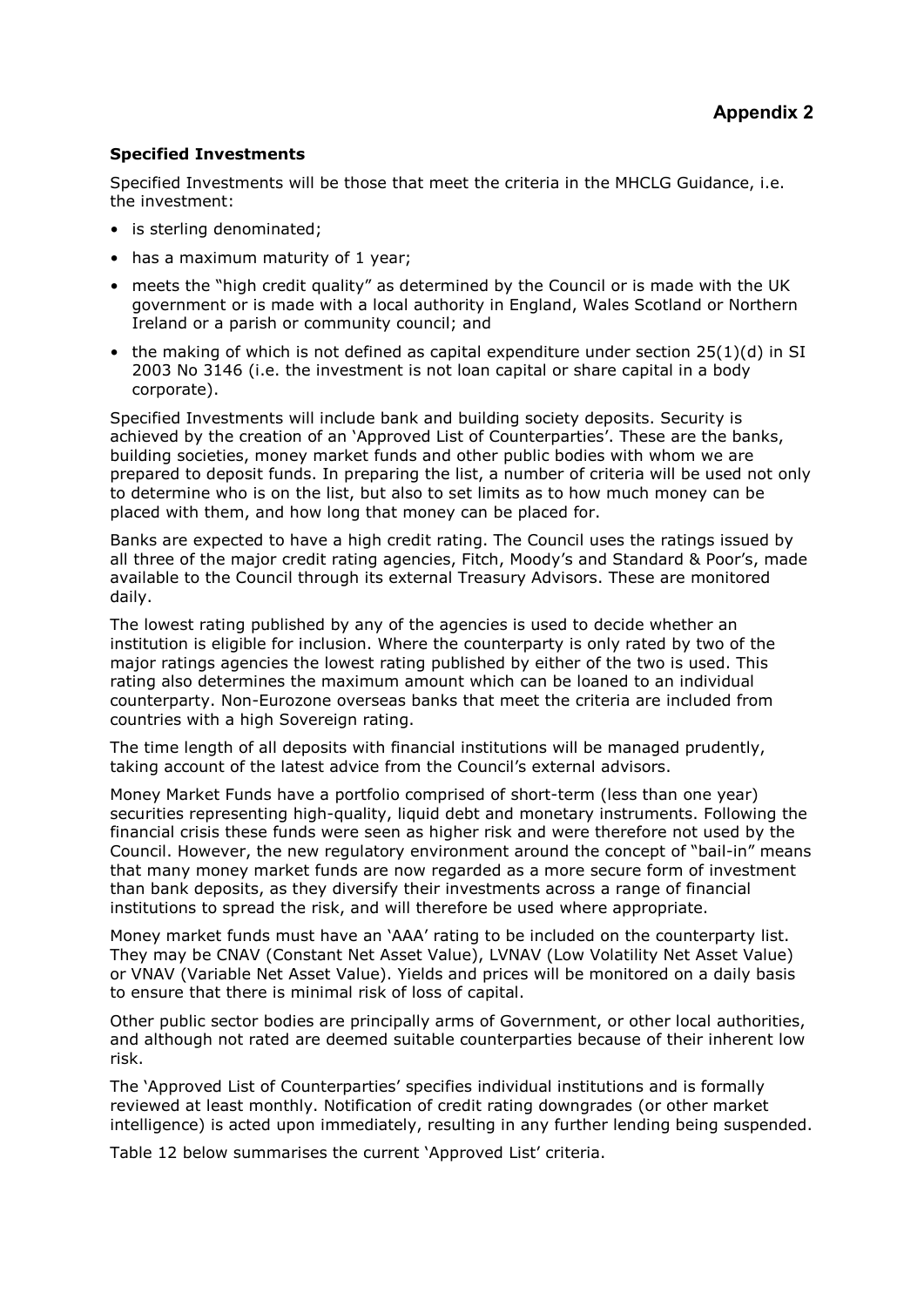| <b>Counterparty Type</b>                                                                                                                                       |                                                       | <b>Fitch</b>                | Moody's                      | <b>Standard &amp;</b><br>Poor's   | <b>Credit Limit</b>                                                                 |
|----------------------------------------------------------------------------------------------------------------------------------------------------------------|-------------------------------------------------------|-----------------------------|------------------------------|-----------------------------------|-------------------------------------------------------------------------------------|
| <b>UK Banks</b>                                                                                                                                                | not below<br>not below                                | AA- & F1+<br>A- & F1        | Aa3 & P-1<br>A3 & P-1        | $AA - 8A - 1 +$<br>$A - 8A - 1$   | £50 million<br>£30 million                                                          |
| <b>UK Building Societies</b>                                                                                                                                   | not below<br>not below                                | AA- & F1+<br>A- & F1        | Aa3 & P-1<br>A3 & P-1        | $AA - 8A - 1 +$<br>$A - 8A - 1$   | £50 million<br>£30 million                                                          |
| Non-Eurozone Overseas Banks                                                                                                                                    | Sovereign Rating of<br>and not below<br>and not below | AAA<br>AA- & F1+<br>A- & F1 | Aaa<br>Aa3 & P-1<br>A3 & P-1 | AAA<br>AA- & A-1+<br>$A - 8A - 1$ | £50 million<br>£30 million                                                          |
| <b>UK Public Bodies</b><br><b>Central Government</b><br>- Debt Management Office<br><b>Local Government</b><br>- County Councils<br>- Metropolitan Authorities |                                                       |                             |                              |                                   | Unlimited<br>£10 million<br>£10 million                                             |
| - London Boroughs<br>- English Unitaries<br>- Scottish Authorities<br>- English Districts<br>- Welsh Authorities<br><b>Fire &amp; Police Authorities</b>       |                                                       |                             |                              |                                   | £10 million<br>£10 million<br>£10 million<br>£5 million<br>£5 million<br>£5 million |
| <b>Money Market Funds</b>                                                                                                                                      |                                                       | AAA                         | Aaa                          | AAA                               | £30 million                                                                         |

## **Table 12 – Specified Investments Counterparty Approved List Criteria**

Where the short term rating of a counterparty is one notch below the stated criteria, but the counterparty meets the long term rating criteria, they may still be used subject to the advice of our external advisors (Link Asset Services) who will take into account a range of other metrics in arriving at their advice.

The counterparty limits shown in the table also apply at a banking group level. This ensures that the Council is not exposed to the risk of having maximum sums invested in multiple institutions owned by a group that encounters financial difficulties.

The credit ratings shown in the table for banks and building societies allow for greater sensitivity in recognising counterparty risk. Liquidity in investments is the second key factor in determining our strategy. Funds may be earmarked for specific purposes or may be general balances, and this will be a consideration in determining the period over which the investment will be made.

#### **The Council has a self-imposed limit of ensuring that at least 15% of deposits will be realisable within one month.**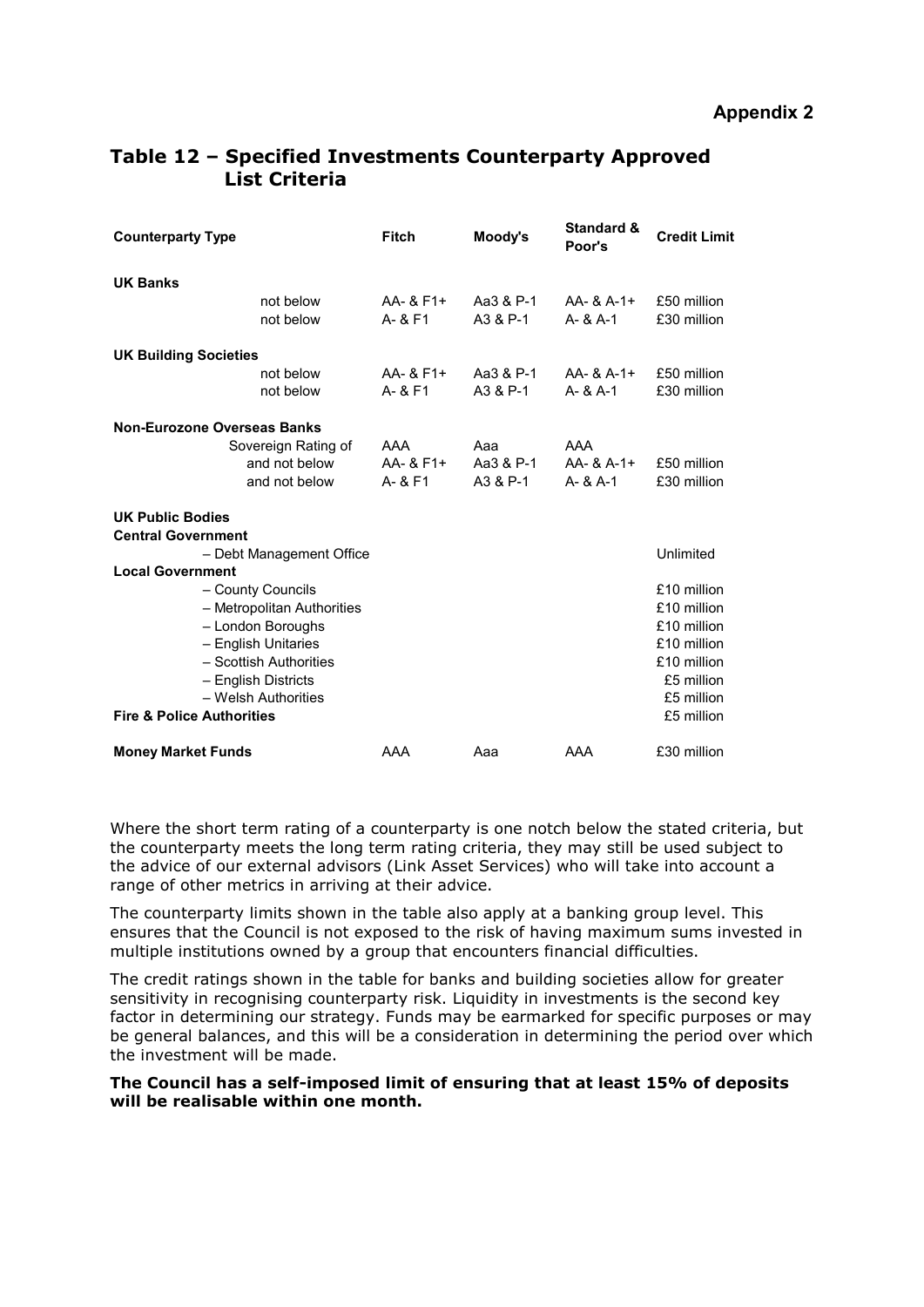The Council will look to invest in specified investments for a range of durations up to one year to ensure sufficient liquidity for cashflow purposes. Our treasury advisors, Link Asset Services, provide advice on the recommended maximum length of deposit for each of the counterparties that the Council uses, and their recommendations will be taken into account when determining the length of time that any deposit is placed for.

#### **Non-Specified Investments**

Non-specified investments are those that do not meet the criteria described above, but are intended to be a longer term investment, generating a higher yield, but with a slightly higher degree of risk.

#### **The limit on non-specified investments will be set at no more than 25% of the total treasury investments at any time or £40m whichever is the lower.**

The Council has previously decided that investment in a commercial property fund would be a prudent way to diversify risk and achieve a higher yield, as it would benefit from forecast growth in GDP. The CCLA Property Fund is therefore included as an approved counterparty, and an initial investment of £10 million was made in 2015.

In addition, short-dated bond funds and multi-asset income funds may be used. Short dated bond funds will invest in high quality short dated government or corporate bonds. Multi-asset income funds will invest in a wider range of investments designed to produce a higher income yield, but will have a higher level of risk. In both cases, funds will be targeted where the total return is likely to be higher than the income yield, to reduce the risk of capital loss should the investment need to be realised.

The Council will only use funds that are subject to a statutory override to IFRS9. Under the IFRS9 accounting standard unrealised gains and losses arising from funds previously measured as Available for Sale will now be classified as Fair Value through Profit and Loss and taken to the Comprehensive Income and Expenditure Account in the year they arise. As a result, any capital loss would impact on the yield gained from the investment.

However, Parliament has put in a statutory override for investments that fall under the following definitions:

- A money market fund;
- A collective investment scheme as defined in section 235 (1) of the Financial Services and Markets Act 2000;
- An investment scheme approved by the Treasury under section  $11(1)$  of the Trustee Investments Act 1961 (local authority schemes)

The regulation (override) makes it clear that the revenue account should not be charged in respect of that fair value gain or loss and instead that amount should be charged to an account established, charged and used solely for the purpose of recognising fair value gains and losses in accordance with this regulation. The statutory override applies from 1st April 2018 to 31st March 2023. This reduces the risk to the Council of capital losses impacting on investment income, as any capital loss would only impact on the Council at the point that the investment is realised, or after the statutory override ends in March 2023. However, the risk of loss of capital at those points needs to be recognised, and these investments should be seen as longer-term investments.

Non-specified investments can also include bank and building society deposits of over a year, in line with the criteria set out in the section on Specified Investments.

Table 13 below summarises the 'Approved List' criteria for non-specified investments.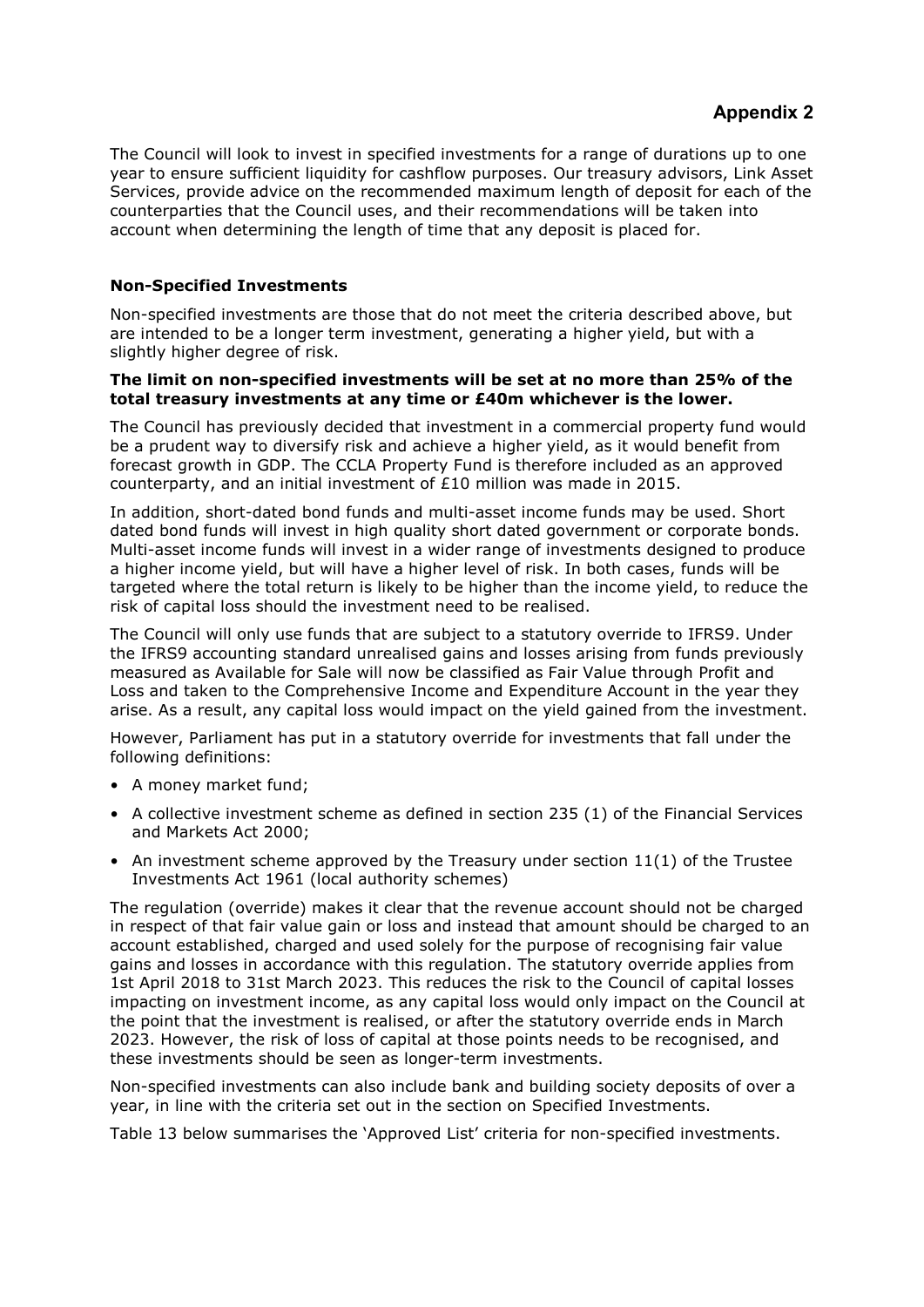## **Table 13 – Non-Specified Investments Counterparty Approved List Criteria**

| <b>Counterparty Type</b>                                                                                        | <b>Credit Limit</b> |
|-----------------------------------------------------------------------------------------------------------------|---------------------|
| <b>CCLA Property Fund</b>                                                                                       | £30 million         |
| Short-dated bond funds                                                                                          | £20 million         |
| Multi-asset income funds                                                                                        | £20 million         |
| Bank and Building Society Deposits over 1 year<br>(meeting credit rating criteria as per Specified Investments) | £30 million         |

Where a bank or building society is considered for an investment of over one year, the credit limit will be applied to the total investments with that institution, including specified and non-specified investments, i.e. deposits above and below one year.

#### **Interest Rate Targets**

For the 2019/20 financial year it has been assumed that the average interest rate earned on lending to banks and building societies will be **0.75%** p.a. The target rate takes into account the November 2018 increase in the Bank of England base rate, which has resulted in increased rates being available compared to those available before the increase.

The yield from investment in the CCLA Property Fund is assumed to be **4.50%**. Further analysis will be required to identify short-dated bond funds and multi-asset income funds that would meet the Council's requirements. The targeted yield from those funds would be **2.00%** for short dated bond funds and **3.50%** for multi-asset income funds. Currently these are not factored into the budget for investment income.

The targets we have set for 2019/20 are considered to be achievable.

Given the degree of uncertainty about future economic prospects and the future level of interest rates, MTFS forecasts have been based on the average rates for lending to banks and building societies continuing to be 0.75% for 2020/21 and 2021/22. However, these will be reviewed in the light of changes to the rates on offer from the Council's counterparties over the MTFS period.

# **Investments that are not part of treasury management**

The revised Treasury Management Code also requires the authority to report on investments in financial assets and property that are not part of treasury management activity, but where those investments are made primarily to achieve a financial return.

The Council does not currently have a policy of making commercial investments outside of its treasury management activity for mainly financial reasons. All capital investments outside of treasury management activities are held explicitly for the purposes of operational services, including regeneration, and are monitored through existing control frameworks.